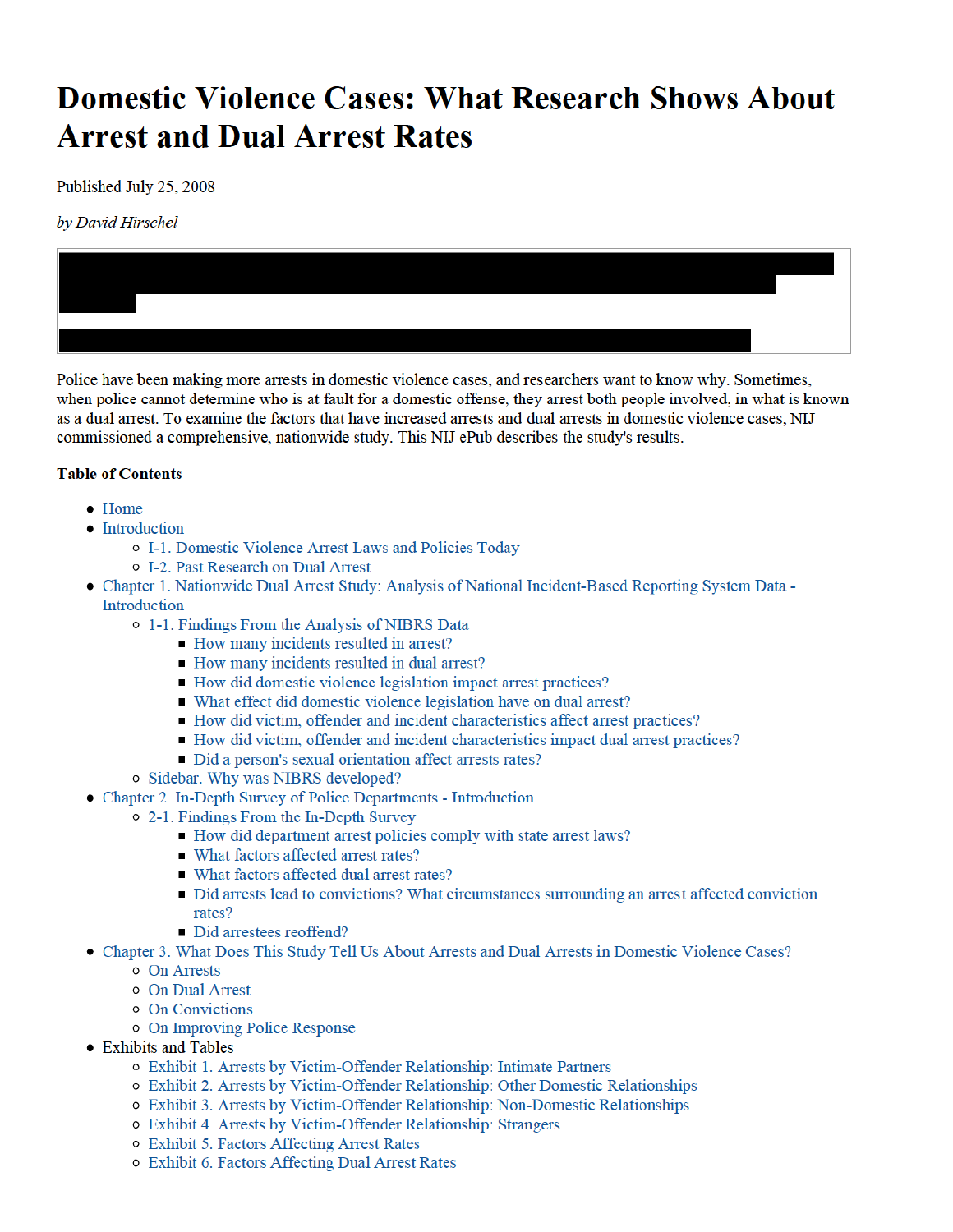- Exhibit 7. Factors Affecting the Likelihood of Conviction
- Exhibit 8. Factors Affecting the Likelihood an Offender Would be Subsequently Arrested
- Table 1. States With Mandatory Arrest Provisions
- Table 2. States With Preferred Arrest Provisions
- Table 3. States With Discretionary Arrest Provisions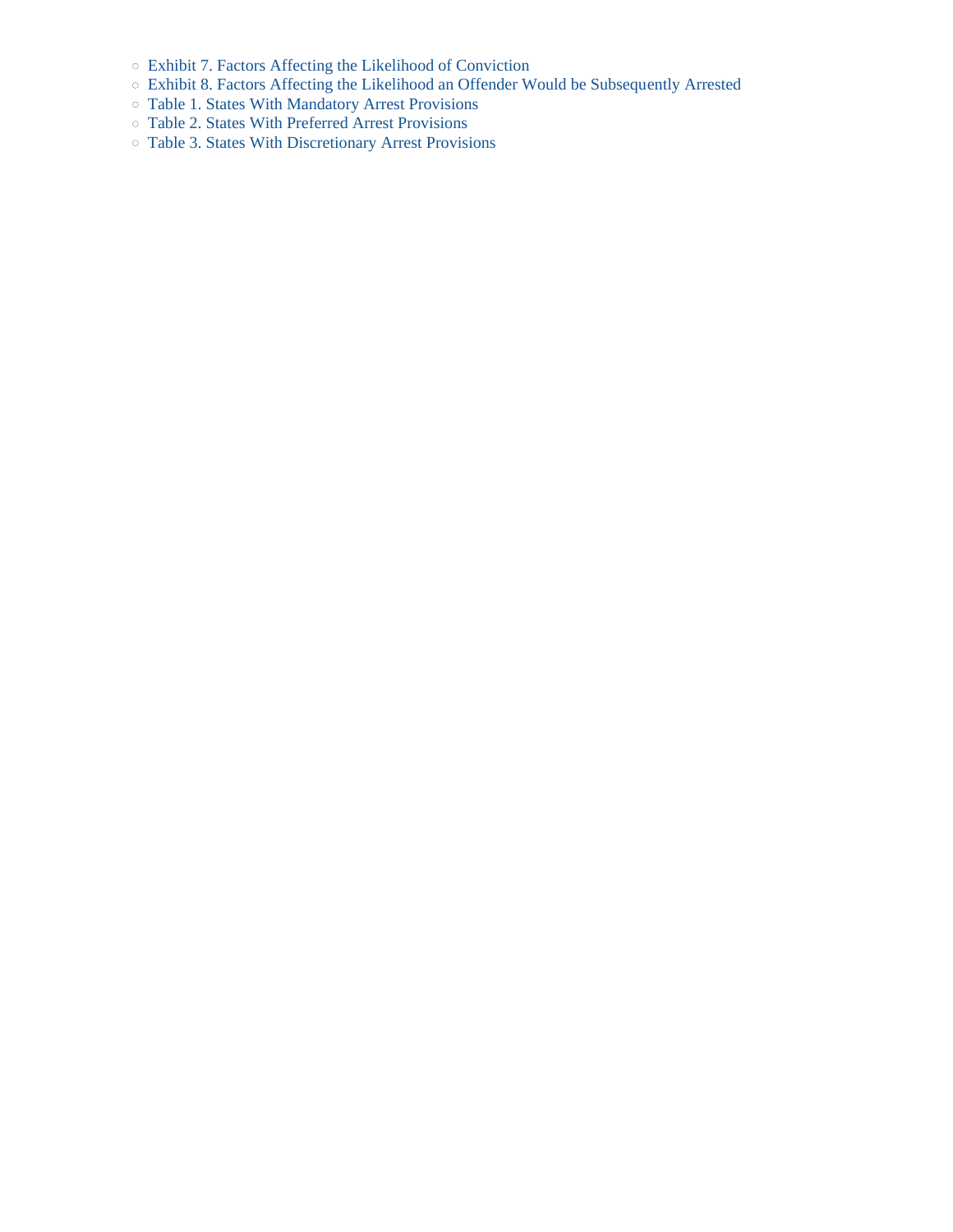Police are making more arrests in domestic violence incidents. When they cannot determine which person in an incident is at fault, or think both people are guilty, they sometimes arrest them both. This is called a dual arrest. Despite increased overall arrest rates, recent research by NIJ shows that dual arrest rates are low, and more than half of arrests made do not result in conviction. Dual arrest can be influenced by state laws and policies, the characteristics of the people involved in the incident, the victim's relationship with the offender, and whether the offender remained at the crime scene.

**Past research suggested that the increased arrest rate was a result of state mandatory and preferred arrest laws that require or strongly recommend that officers make an arrest in a domestic violence incident**. Some studies showed that officers were more likely to arrest women. **However, these studies were limited by small sample sizes.**  Many examined only a single police department or several departments in one state.

Researchers funded by NIJ recently addressed the small sample size problem, completing a comprehensive, nationwide study. The study was conducted in two parts:

# **Part 1. Nationwide Study**

In the first part of the study, researchers:

- Examined how often domestic and non-domestic violence arrests occur nationwide.
- Determined common characteristics of offenders (e.g., race, gender).
- Assessed how state laws affect whether police make an arrest and whom they arrest.
- Examined the factors that affect who is arrested.

## **Part 2. Detailed Examination of 25 Police Departments**

In the second part of the study, researchers:

- Examined case records from 25 police departments in 4 states.
- Conducted a more detailed investigation of the factors that affect who is arrested in domestic violence cases.
- Assessed whether police department policies on domestic violence are consistent with state laws on domestic violence.
- Examined the factors that lead to conviction.
- Investigated the factors associated with reoffending.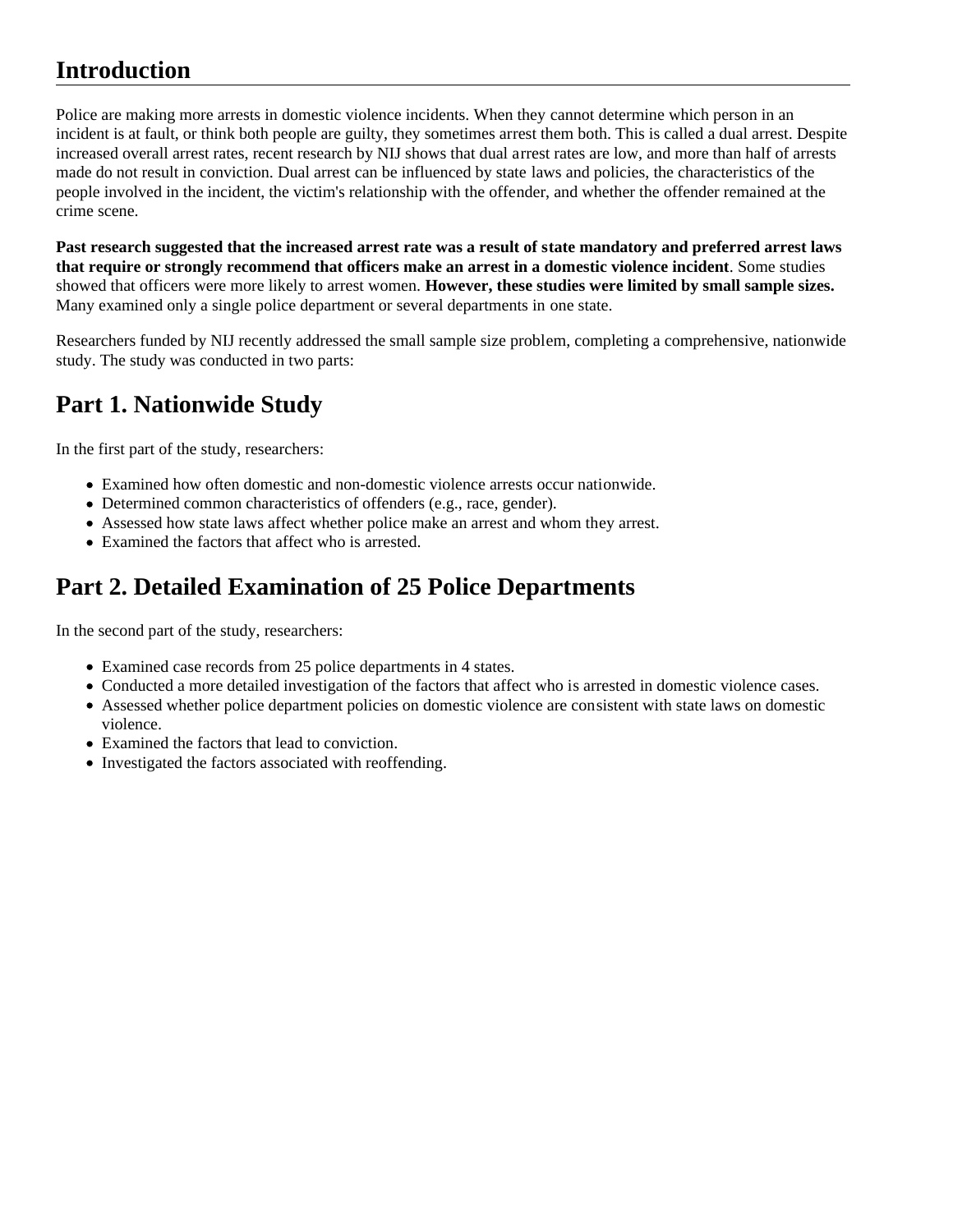### **Section 1. Domestic Violence Arrest Laws and Policies Today**

In the 1970s, women's rights groups and a number of domestic violence lawsuits accusing police of negligence began to have an effect on legislation. Laws were passed to enable police to make arrests in domestic violence incidents without a warrant.

Currently, state laws take one of three approaches to an arrest in domestic violence cases:

- Arrest is mandatory.
- Arrest is preferred.
- Arrest is at the officer's discretion.

Each state also has laws that surround the circumstances in which officers can make an arrest. For instance, laws might say an officer can only make an arrest:

- In cases of felonies.
- Within a certain number of hours of the incident.
- If the couple is married, blood related, living together or has a child together.

Officers' decisions to make an arrest are governed by the policies of their jurisdiction. The policy in a jurisdiction may require more of the police than state law. For example, a state law may say that an arrest is preferred in domestic violence cases, but a jurisdiction may choose to make an arrest mandatory.

For more information on state laws, see:

- Table 1. States With Mandatory Arrest Provisions (see pages 19 20)
- Table 2. States With Preferred Arrest Provisions (see page 21)
- Table 3. States With Discretionary Arrest Provisions (see page 22-23)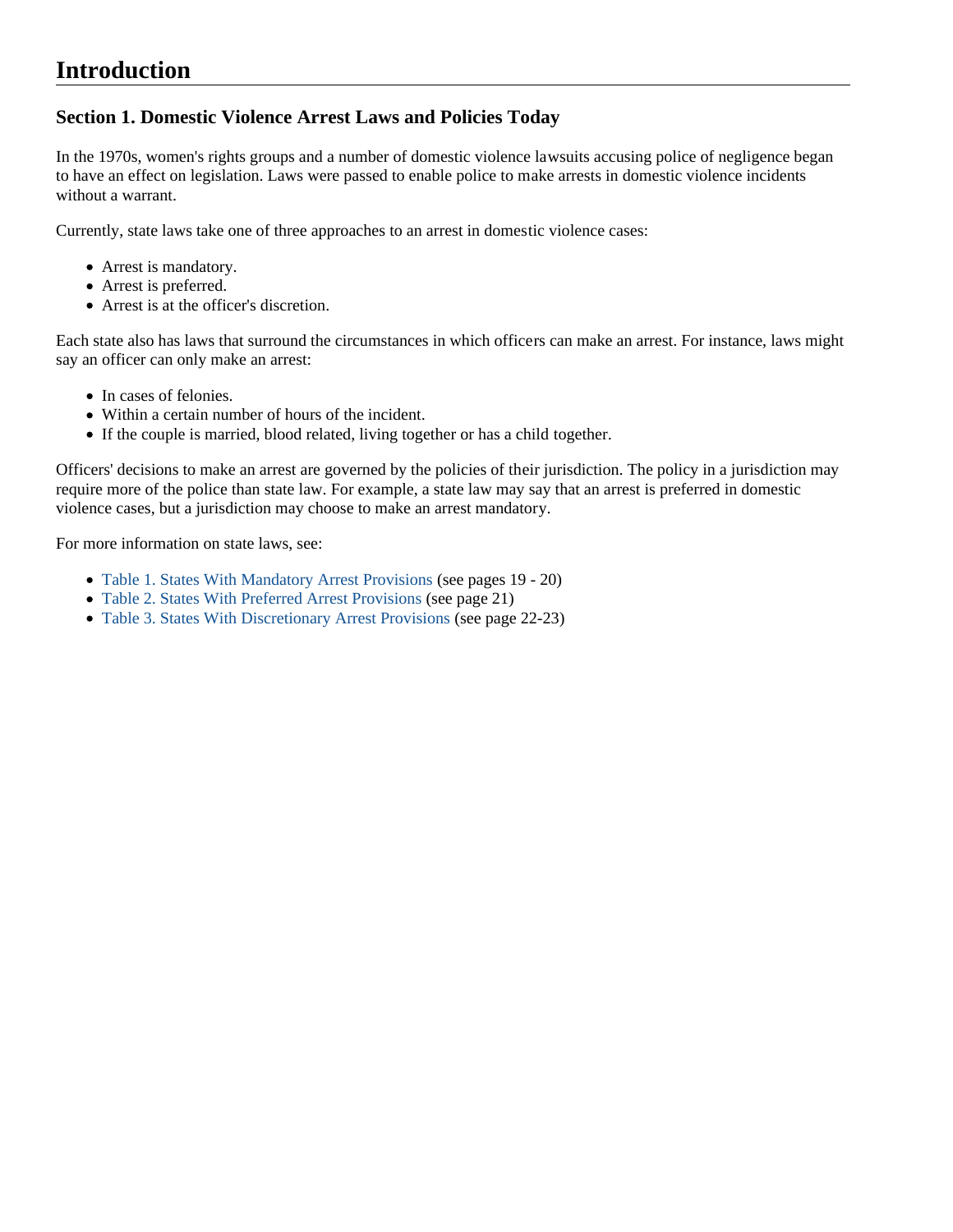### **Section 2 — Past Research on Dual Arrests**

Previous research has provided a number of theories about why arrest rates in domestic violence incidents have increased and why women are being arrested more frequently.

However, these studies have been limited by:

- Small sample sizes. Past studies only include data from one jurisdiction or several jurisdictions in one state.
- Lack of comprehensive research. Past studies have not compared the police response in domestic to non-domestic violence cases or examined the many factors that influence the police's decision to make an arrest.

Past theories about why domestic violence arrest rates have increased examine state laws and jurisdiction policies and the way officers and victims react to domestic violence incidents. For instance, laws have expanded so that officers no longer have to witness the crime to make a warrantless arrest. Also, these laws cover many types of domestic relationships, including married couples, couples who live together, blood relatives, couples with a child together, and couples who are dating. A number of other

theories to explain increases in arrest are described in the full report (pdf, 207 pages) (http://www.ncjrs.gov/pdffiles1/nij/grants/218355.pdf#page=20) .

Past theories also suggest that officers are more likely to arrest women, either as primary offenders or in dual arrests. The reasons officers may arrest more women are unclear, but studies say this may have to do with the fact that officers want to make fair, unbiased arrests, and choose to arrest all violent parties in a domestic dispute. A number of other theories on why officers are more likely to arrest women either as primary offenders or in dual arrests are described in the full report (pdf, 207 pages) (http://www.ncjrs.gov/pdffiles1/nij/grants/218355.pdf#page=23).

Past studies suggest dual arrests occur because officers fail to identify a primary offender. A number of other theories on increases in dual arrest rates are described in the full report (pdf, 207 pages). (http://www.ncjrs.gov/pdffiles1/nij/grants/218355.pdf#page=25)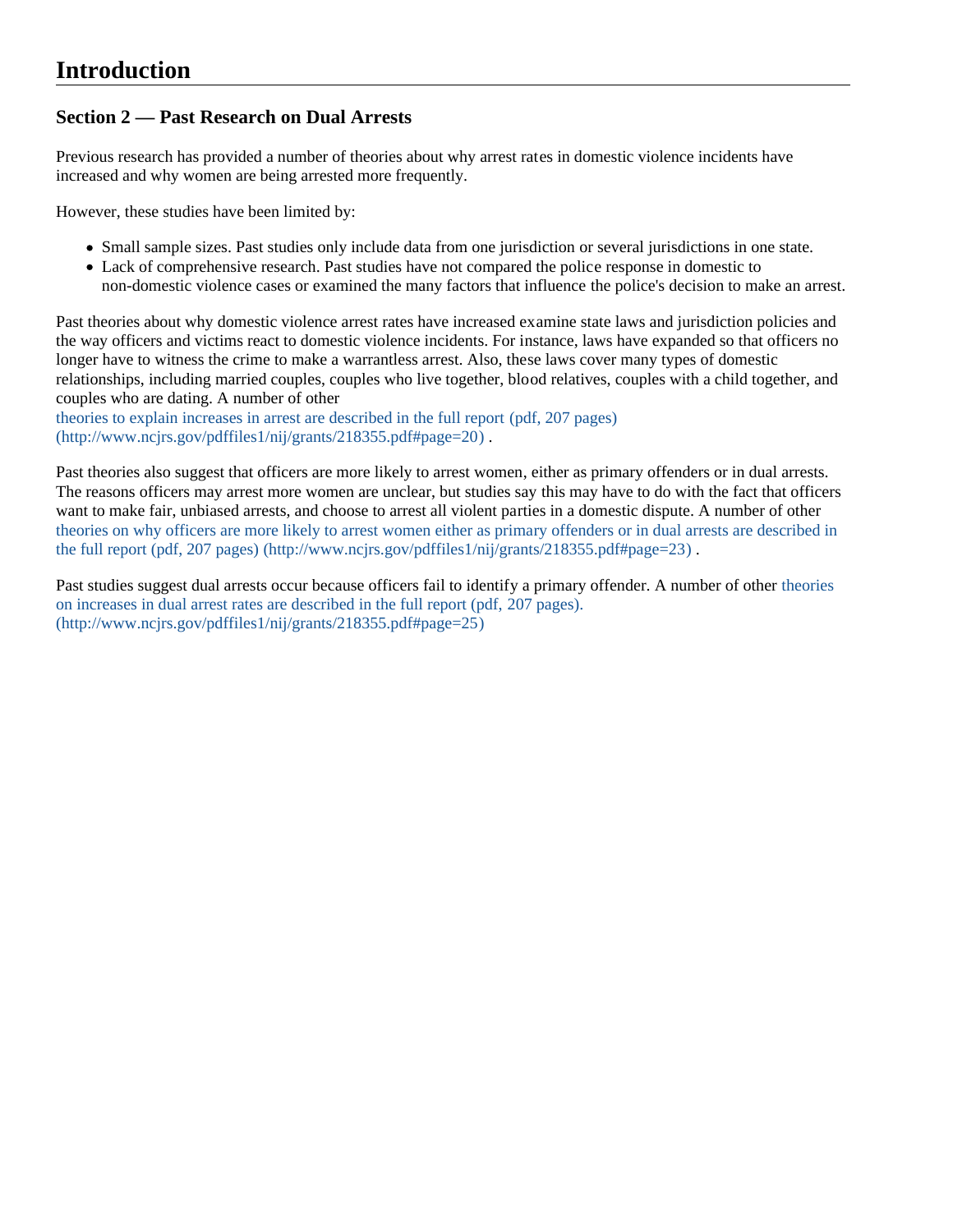In the first part of the study, researchers:

- Examined how frequently arrest and dual arrest occur nationwide in domestic and non-domestic violence cases.
- Examined how incident variables (e.g., the seriousness of the offense), offender and victim characteristics (e.g., sexual orientation, gender), and state laws influence arrest rates.

All data used in the first part of the study came from a nationwide crime reporting database called the National Incident-Based Reporting System (NIBRS). All the cases collected:

- Occurred in the year 2000.
- Occurred in one of 2,819 jurisdictions in 19 states.
- Involved a violent offense or violent threat.

## **Why is NIBRS the best data source for studying dual arrests?**

NIBRS provides information about each incident reported to the police nationwide. Researchers can use this information to analyze the unique factors that result in arrest, dual arrest or no arrest.

# **Sidebar — Why Was NIBRS Developed?**

The nation's first crime reporting system was developed in 1927 by the International Association of Chiefs of Police and was called the Uniform Crime Reports (UCR). The UCR provide data on eight crimes — murder and non-negligent manslaughter, robbery, rape, aggravated assault, burglary, theft, vehicle theft and arson. The UCR is managed by the FBI. Data collection began in 1930.

The FBI revised the UCR in the 1980s. Their revision was called the National Incident-Based Reporting System (NIBRS). NIBRS allows law enforcement to record case information from about 46 types of criminal activity. Data collection began in 1991.

| <b>How NIBRS Advances the UCR System</b>                                                                                                      |                                                                                                                                                                                                              |
|-----------------------------------------------------------------------------------------------------------------------------------------------|--------------------------------------------------------------------------------------------------------------------------------------------------------------------------------------------------------------|
| <b>Uniform Crime Reports</b>                                                                                                                  | <b>National Incident-Based Reporting System</b>                                                                                                                                                              |
| Tracks eight crimes.                                                                                                                          | Tracks 46 crimes.                                                                                                                                                                                            |
| Does not provide information on each reported incident.<br>Provides only a tally of the incidents reported.                                   | Provides information on each incident reported to police,<br>including:                                                                                                                                      |
|                                                                                                                                               | • Characteristics of victim(s) and offender(s).<br>• Relationship between the victim and offender.<br>Crimes committed.<br>Injuries at the incident.<br>Weapons used.<br>Arrests made.<br>Incident location. |
| Does not provide information about simple assault, which<br>is the most commonly reported domestic violence offense.                          | Provides information about cases involving simple assault.                                                                                                                                                   |
| Reports only the most serious crime committed in a single<br>incident (e.g., if a murderer has raped his victim, only<br>murder is reported.) | Requires officers to report multiple offenses, victims and<br>offenders. This allows researchers to compare and analyze<br>multiple incidents.                                                               |
| Does not account for whether an arrest was made in a<br>specific incident                                                                     | Provides information about arrests in each incident.                                                                                                                                                         |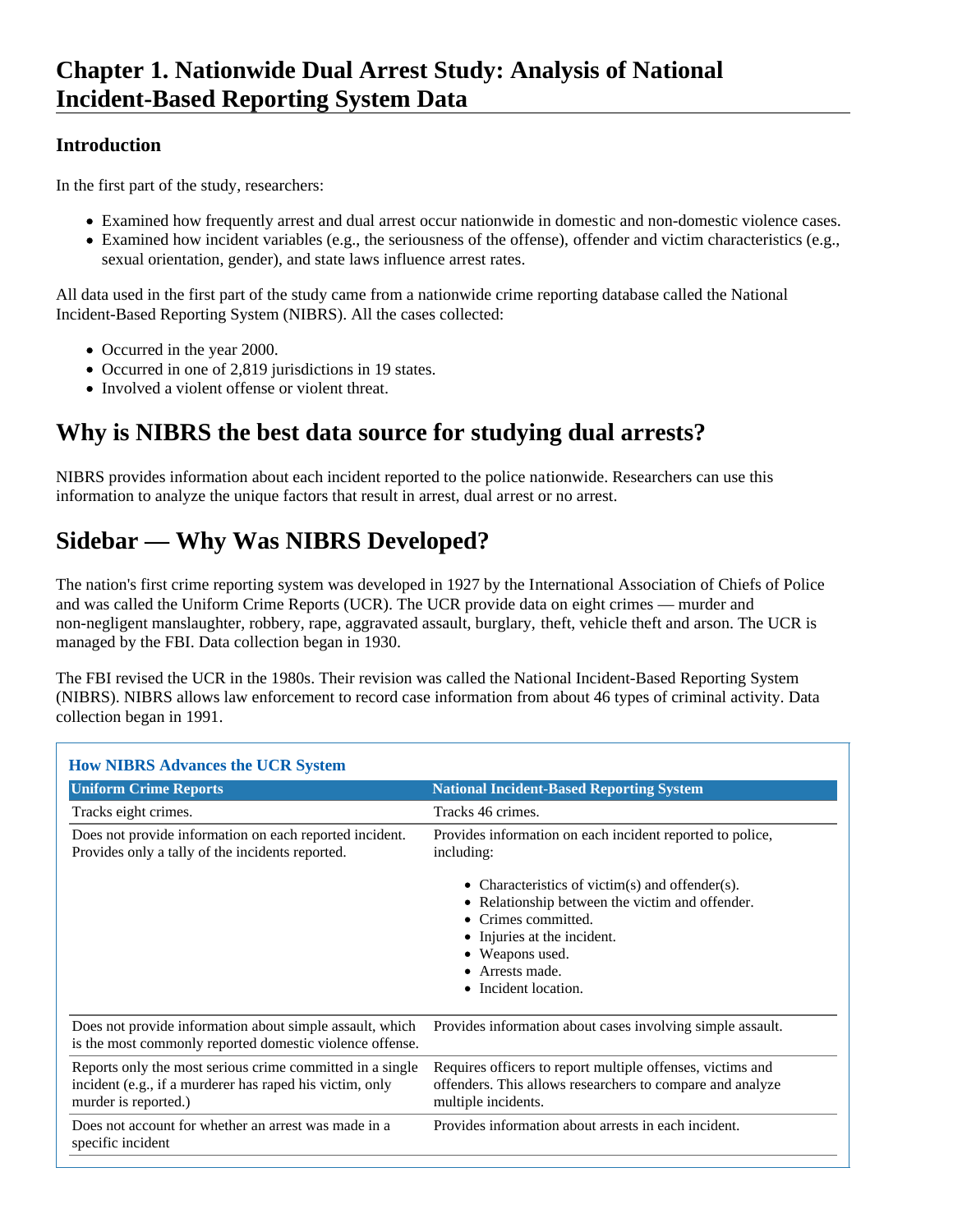### **Section 1 — Findings From the Analysis of NIBRS Data**

Analysis of NIBRS data revealed the following information on the police response to domestic and non-domestic violence incidents. The important findings are highlighted below.

- How many incidents resulted in arrest?
- How many incidents resulted in dual arrest?
- How did domestic violence legislation impact arrest practices?
- What effect did domestic violence legislation have on dual arrest?
- How did victim, offender and incident characteristics affect arrest practices?
- How did victim, offender and incident characteristics impact dual arrest practices?
- Did a person's sexual orientation affect arrest rates?

#### **How many incidents resulted in arrest?**

- Approximately 37 percent of all intimidation, simple assault and aggravated assault incidents resulted in arrest.
- Arrest rates were higher when cases involved intimate partners (about 50 percent) and other situations of domestic violence (44.5 percent).

#### **How many incidents resulted in dual arrest?**

- Slightly more than 1 percent of all cases resulted in dual arrest.
- Dual arrest rates were higher when cases involved intimate partners (about 2 percent) and other situations of domestic violence (1.5 percent).

View exhibits showing arrest rates based on victim-offender relationship (see pages 15-16):

- Exhibit 1. Arrests by Victim-Offender Relationship: Intimate Partners
- Exhibit 2. Arrests by Victim-Offender Relationship: Other Domestic Relationships
- Exhibit 3. Arrests by Victim-Offender Relationship: Non-Domestic Relationships
- Exhibit 4. Arrests by Victim-Offender Relationship: Strangers

#### **How did domestic violence legislation impact arrest practices?**

- Officers in states with mandatory and preferred arrest laws were more likely to make arrests than officers in states with discretionary arrest laws. This was true for all types of relationships.
- Arrest rates varied among the jurisdictions within each state.
- Arrest rates in intimate partner cases were 97 percent higher in states with mandatory arrest laws, compared to states with discretionary arrest laws.
- Arrest rates in intimate partner cases were 177 percent higher in states with preferred arrest laws, compared to states with discretionary arrest laws.

#### **What effect did domestic violence legislation have on dual arrest?**

- Mandatory, but not preferred, arrest laws increased the likelihood that police would arrest both parties.
- Connecticut had the highest dual arrest rate. It has a mandatory arrest law and at the time of the study had no law stating that officers should arrest only the primary offender.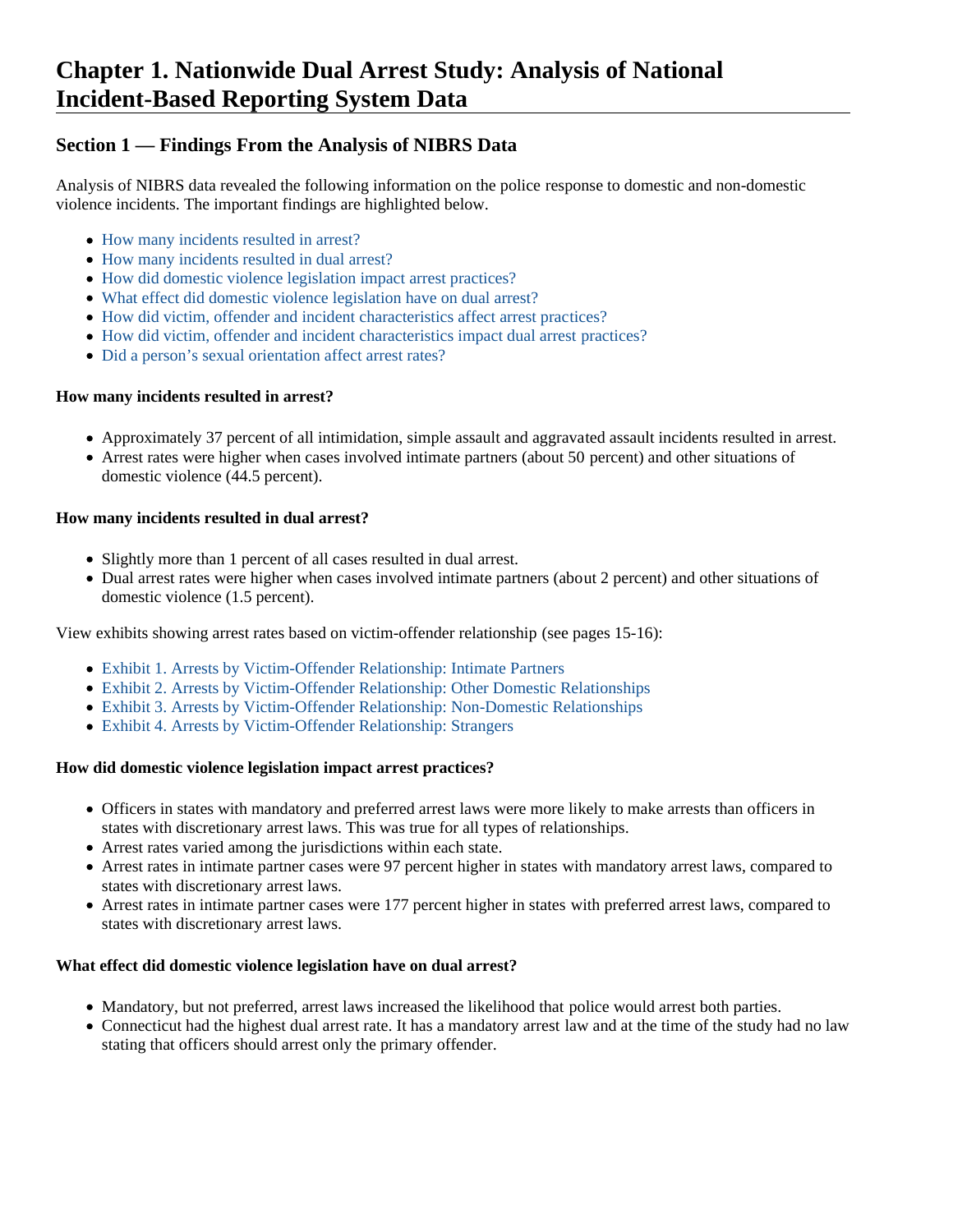For more information, see Table 5.2 "HGLM Results Predicting Arrests" (pdf, 207 pages) (http://www.ncjrs.gov/pdffiles1/nij/grants/218355.pdf#page=86) and and Table 5.3 "HGLM Results Predicting Dual Arrest" (pdf, 207 pages) (http://www.ncjrs.gov/pdffiles1/nij/grants/218355.pdf#page=91) in "Explaining the Prevalence,

Context, and Consequences of Dual Arrest in Intimate Partner Cases: Final Report."

#### **How did victim, offender and incident characteristics affect arrest practices?**

- Men and women were equally likely to be arrested in incidents involving intimate partners or strangers as long as the circumstances were similar (e.g., equally serious offenses were committed).
- Men were more likely to be arrested in domestic violence incidents that did not involve intimate partners and incidents involving acquaintances.
- The more serious the incident, the more likely the offender would be arrested. Incidents of aggravated assault resulted in arrest more frequently than incidents of simple assault. Incidents of simple assault resulted in arrest more frequently than incidents of intimidation.
- Arrest occurred more frequently in cases involving intimate partners if the offender was white. This effect was weaker in states with preferred arrest laws.
- Cases involving intimate partners and acquaintances were more likely to result in arrest if the offender was 21 or older. In other domestic cases, arrest was more likely if the offender was under 21.
- Offenses that occurred in residences were more likely to result in arrest than those that occurred in public.

#### **How did victim, offender and incident characteristics impact dual arrest practices?**

- Dual arrest was more common in intimate partner cases that involved simple assault, as opposed to cases that involved aggravated assault or intimidation.
- Dual arrest was more common in intimate partner cases if the primary offender was female and/or 21 or older.

For more information, see Table 5.2 "HGLM Results Predicting Arrests" (pdf, 207 pages) (http://www.ncjrs.gov/pdffiles1/nij/grants/218355.pdf#page=86) and and Table 5.3 "HGLM Results Predicting Dual Arrest" (pdf, 207 pages) (http://www.ncjrs.gov/pdffiles1/nij/grants/218355.pdf#page=96) in "Explaining the Prevalence, Context, and Consequences of Dual Arrest in Intimate Partner Cases: Final Report."

#### **Did a person's sexual orientation affect arrest rates?**

- Police were equally likely to make an arrest in incidents involving same-sex and heterosexual couples.
- Dual arrest rates for same-sex couples were 10 times the rate observed in cases with male victims and female offenders and 30 times the rate observed in cases with female victims and male offenders.
- Dual arrests involving lesbian couples (about 12 percent) occurred at twice the rate of those involving gay male couples (about 6 percent). Lesbian couples were most likely to be arrested in incidents that took place outside their homes.
- Dual arrests were three times more likely in heterosexual incidents when the primary victim was male.

#### For more information, see

Table 6.2 "Police Disposition by Victim-Offender Sex by Victim Offender Relationship" (pdf, 207 pages) (http://www.ncjrs.gov/pdffiles1/nij/grants/218355.pdf#page=103) and Table 6.3 "Intimate Partner Violence Cases: Police Disposition by Victim-Offender Sex Controlling for Seriousness of Offense" (pdf, 207 pages) (http://www.ncjrs.gov/pdffiles1/nij/grants/218355.pdf#page=105) in "Explaining the Prevalence, Context, and Consequences of Dual Arrest in Intimate Partner Cases: Final Report."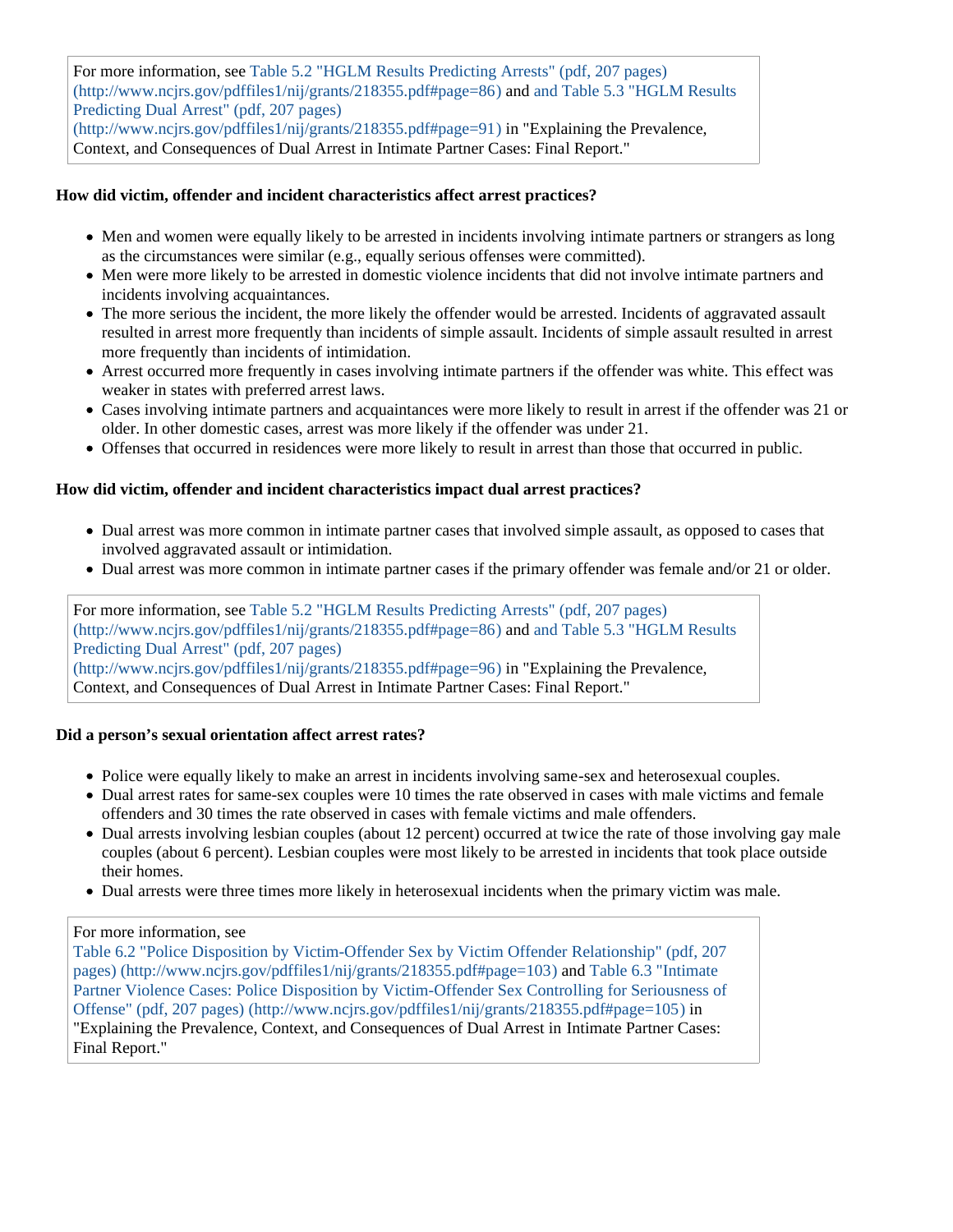In the second part of the study, researchers conducted a survey of police departments. They determined whether jurisdiction policies were the same as state laws and identified the factors that led to arrests. They selected four states for detailed analysis:

- Connecticut (Mandatory arrest law)
- Virginia (Mandatory arrest law)
- Tennessee (Preferred arrest law)
- Idaho (Discretionary arrest law)

#### **How did researchers determine what factors led to arrest?**

Researchers selected two medium to large jurisdictions in each state, and at least one smaller jurisdiction near each of the larger cities. All these jurisdictions provided police records on their arrests in domestic violence incidents.

#### **How did researchers compare state laws and jurisdiction policies?**

Researchers surveyed 479 departments from the four selected states and Michigan (discretionary arrest law). The survey included all jurisdictions in Connecticut and Idaho. All jurisdictions with a population of 50,000 or more, and a random sample of the smaller jurisdictions, were surveyed in the other three states.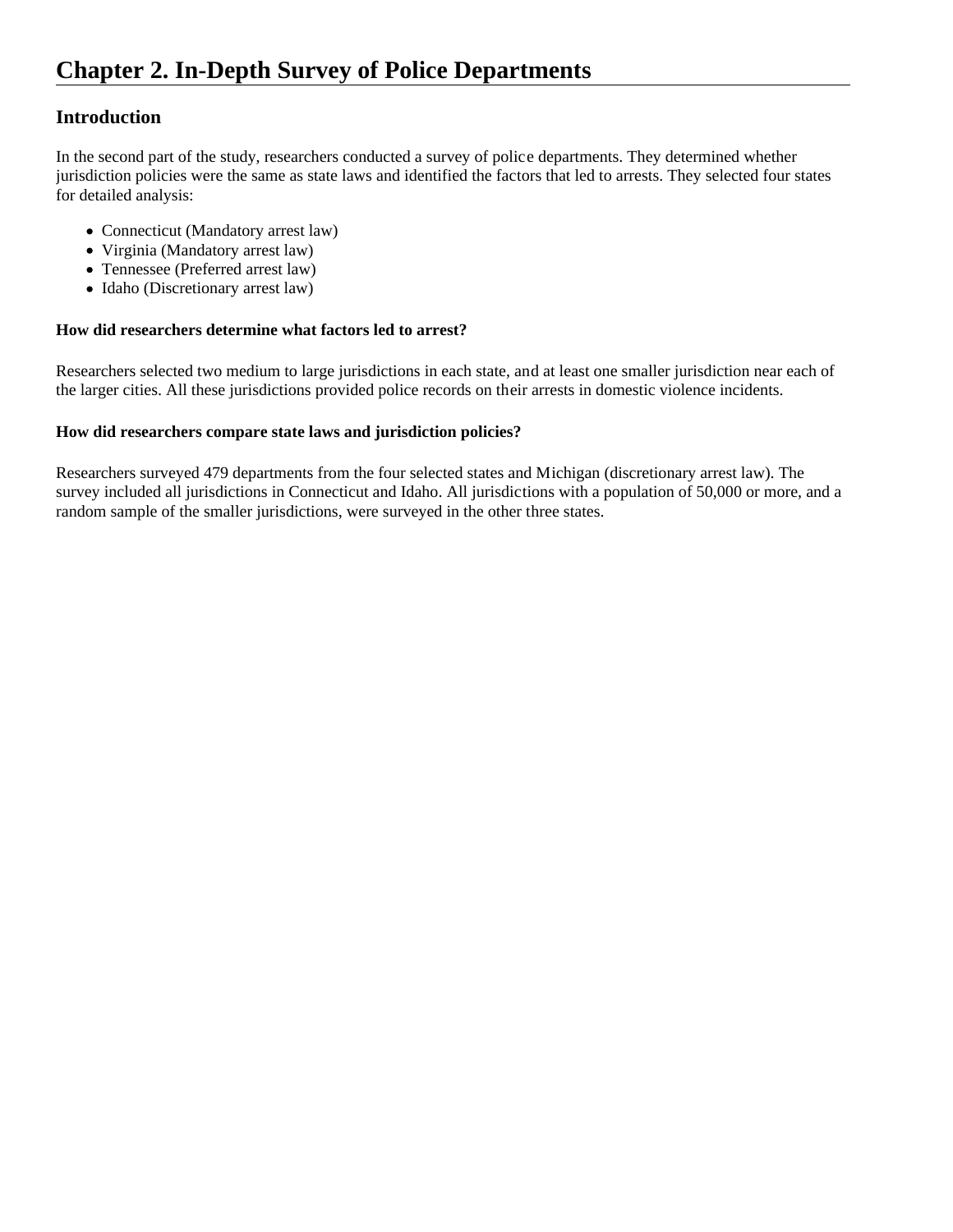### **Section 1 — Findings From the In-Depth Survey**

In the second part of the study, researchers:

- Surveyed police departments to examine whether jurisdiction policies correspond with state law.
- Assessed factors at an incident that may have affected whether or not police made an arrest (e.g., was the offender on scene when the police arrived, were alcohol or drugs involved, were children present).
- Assessed whether the criminal histories of victims and offenders affect arrests, prosecutions and convictions.

The major findings are highlighted below.

- How did department arrest policies comply with state arrest laws?
- What factors affected arrest rates?
- What factors affected dual arrest rates?
- Did arrests lead to convictions? What circumstances surrounding an arrest affected conviction rates?
- Did arrestees reoffend?

#### **How did department arrest policies comply with state arrest laws?**

- The vast majority of police departments in states with mandatory arrest laws had mandatory arrest policies.
- Some police departments in states with preferred or discretionary arrest laws had mandatory arrest policies.
- Jurisdictions with primary aggressor department policies or state laws reported one-fourth the number of dual arrests as jurisdictions without such policies or laws. Primary aggressor laws state that officers should identify and arrest only the main offender in an incident.

For more information, see Table 8.7 "Arrest Proportions ANOVA Comparing State Primary Aggressor by Agency Primary Aggressor Instruction" (pdf, 207 pages) (http://www.ncjrs.gov/pdffiles1/nij/grants/218355.pdf#page=130) from "Explaining the Prevalence, Context, and Consequences of Dual Arrest in Intimate Partner Cases: Final Report."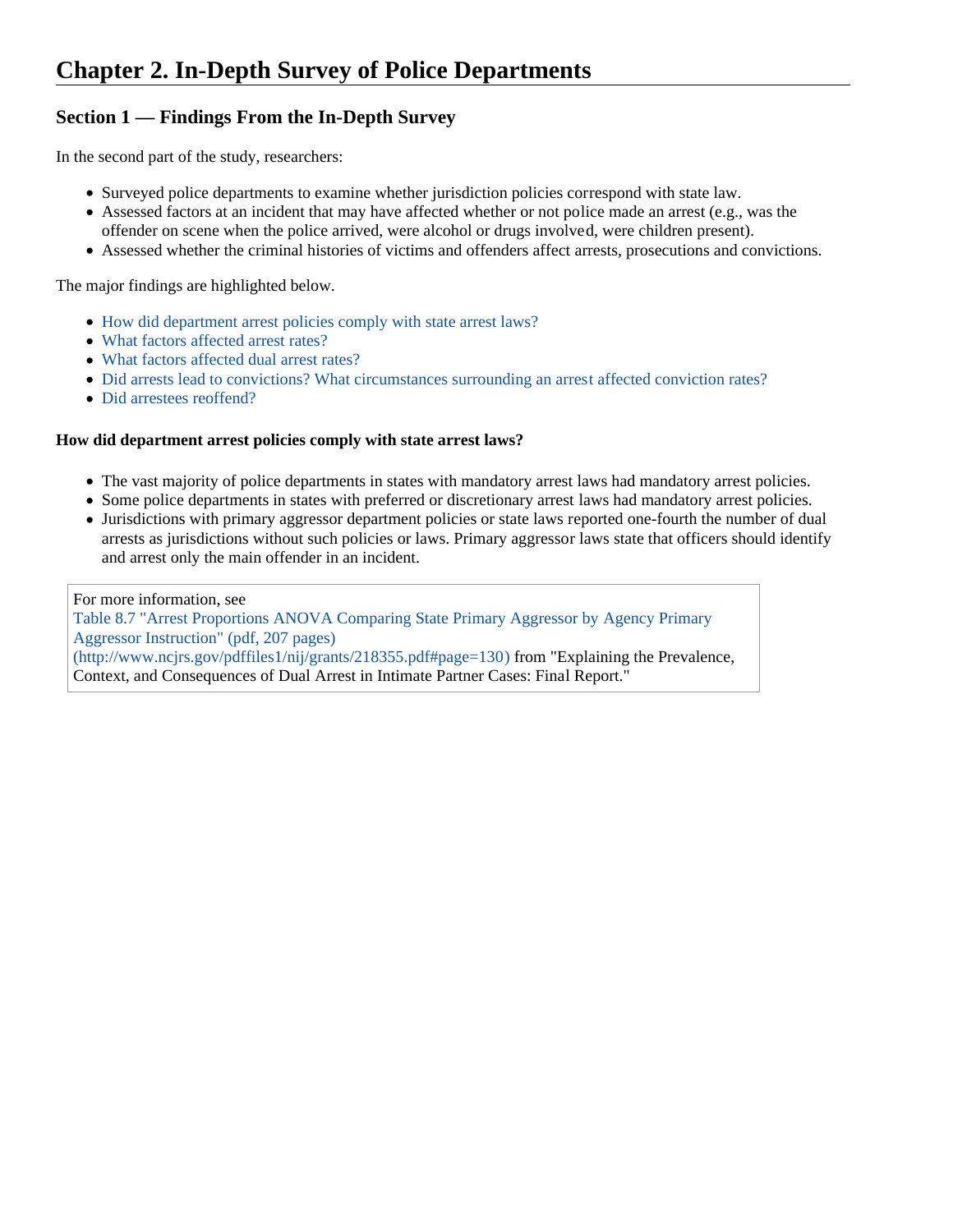#### **What factors affected arrest rates?**

- Arrest rates increased when:
	- $\circ$  A victim was injured (about 2 times more likely).
	- $\circ$  A minor was present at the incident (1.2 times more likely).
	- An offender stayed at the incident (about 4 times more likely).
	- $\circ$  The incident involved intimate partners as opposed to other domestic relationships (1.3 times more likely). (Other domestic relationships include, for example, brother-sister, father-son.)
	- $\circ$  The incident took place in one of the larger cities surveyed (about 1.5 times more likely).
- A person's gender did not affect whether he or she would be arrested.
- Arrest rates increased when an offender stayed at the incident. This explains the finding from the first part of the study that suggests that arrest occurred more frequently when the offense was committed in a residence. Offenders who committed their offenses in a residence were more likely to remain on the scene than offenders who committed their offenses elsewhere.

#### **What factors affected dual arrest rates?**

Dual arrest rates increased when:

- The incident involved violence between intimate partners (about 2 times more likely).
- The offender stayed at the scene of a crime (20 times more likely).
- The incident took place in one of the larger cities surveyed (3 times more likely).

Dual arrest rates decreased when:

- The officers knew the offender had been violent in the past (40 percent less likely). In these instances, officers were more likely to arrest a single offender.
- The offender was white (40 percent less likely).
- The primary offender was male (60 percent less likely).

See Exhibit 5: Factors Affecting Arrest Rates and Exhibit 6: Factors Affecting Dual Arrest Rates. See page 17.

#### **Did arrests lead to convictions? What circumstances surrounding an arrest affected conviction rates?**

- Less than half (about 43 percent) of arrests or citations resulted in convictions.
- Arrests were 60 percent less likely to result in conviction in states with mandatory arrest laws versus states with discretionary arrest laws.
- Arrests were 30 percent less likely to result in conviction if the defendant was white.
- Arrests in intimate partner violence cases were about 70 percent more likely to result in conviction than arrests in other domestic violence cases.
- Arrests were about 1.5 times more likely to result in conviction if the victim was injured.
- Arrests were about 2.5 times more likely to result in conviction if the offender had previously been arrested.
- A person's gender did not influence whether he or she would be convicted.
- A victim or offender's use of alcohol did not affect whether the arrestee would be convicted.

See Exhibit 7: Factors Affecting the Likelihood of Conviction. See page 18.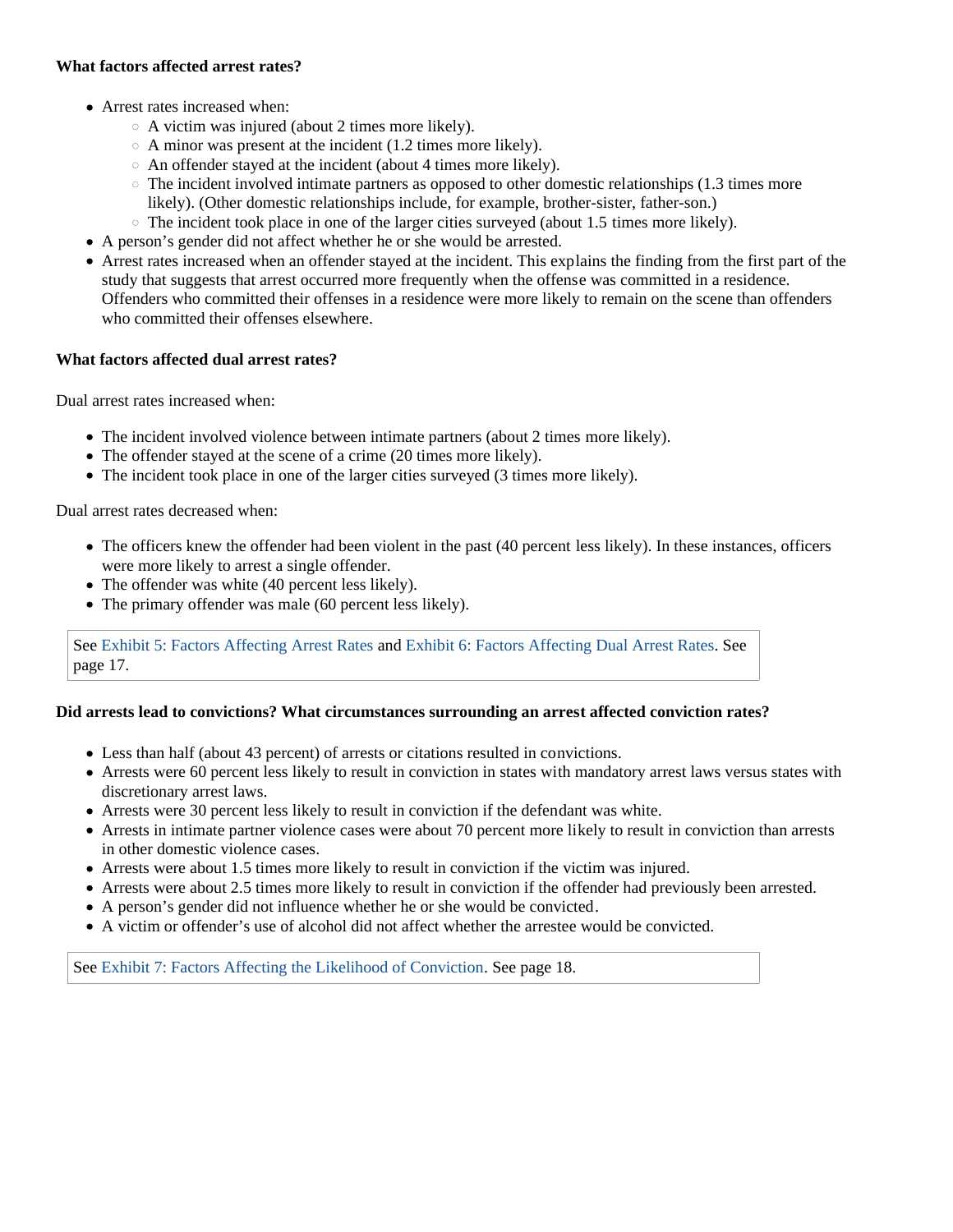#### **Did arrestees reoffend?**

- If an offender had a prior arrest record, he or she was seven times more likely to be rearrested than an offender with no prior arrest record.
- Men were twice as likely as women to reoffend.
- If an offender used alcohol or drugs in the initial incident, he or she was about 25 percent more likely to be arrested again.
- Arrest and conviction for the initial offense did not affect whether an offender would be arrested again.

See Exhibit 8: Factors Affecting the Likelihood an Offender Would be Subsequently Arrested. See page 18.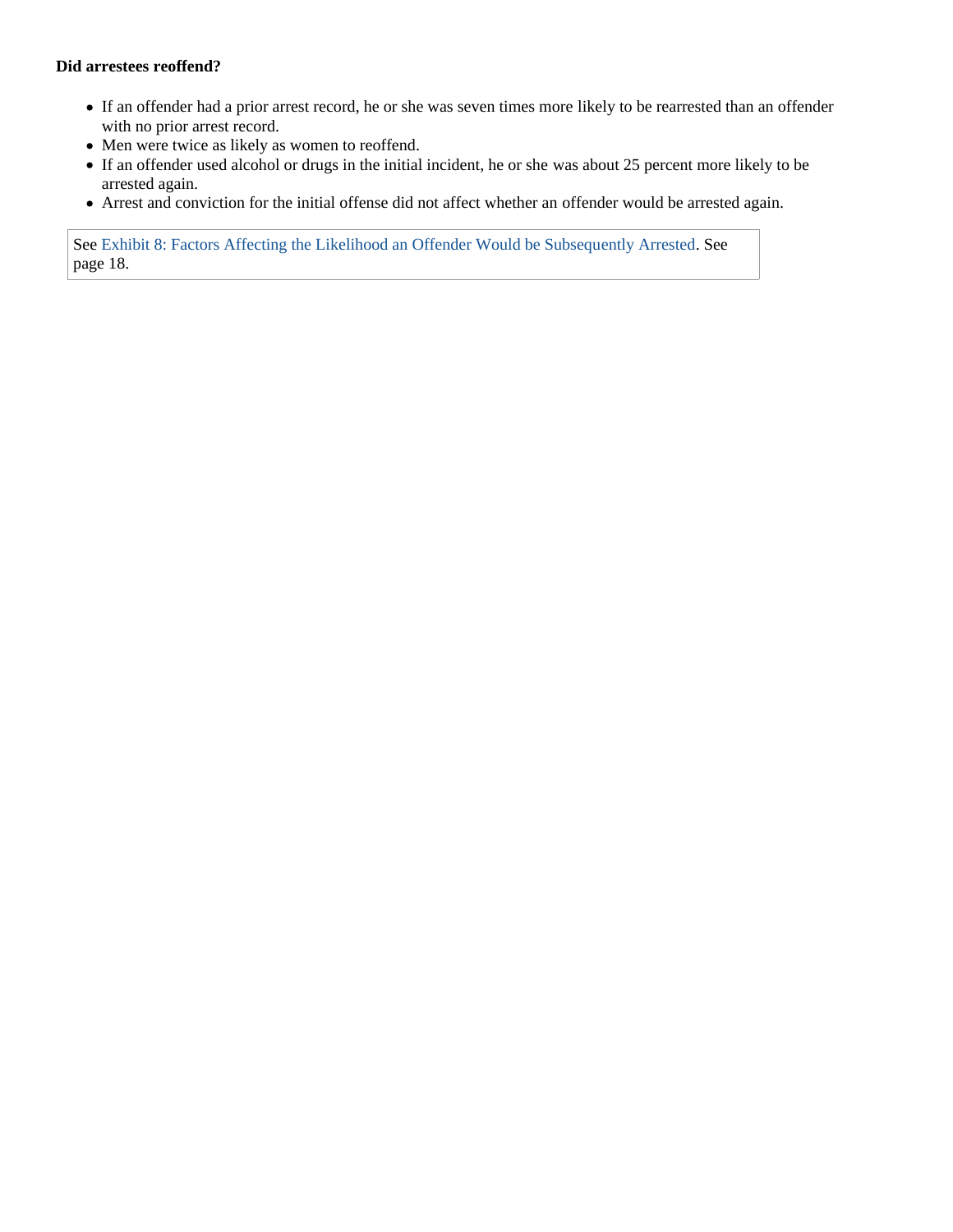## **Chapter 3. What Does This Study Tell Us About Arrests and Dual Arrests in Domestic Violence Cases?**

Current state arrest laws have led to a more severe and consistent police response to domestic violence. This study's findings can help researchers understand the effects of domestic violence policies and design a plan for the future.

#### **Discussing the Study**

The study's findings provoke a variety of questions and topics for discussion. A number of relevant discussions are presented below. All answers represent the opinions and analysis of the researchers who conducted the study.

- On Arrest
- On Dual Arrest
- On Conviction
- On Improving Police Response

#### **On Arrest**

#### **Question: Does gender affect arrest rates in intimate partner violence cases?**

**Answer:** No. Men and women were equally likely to be arrested as long as both committed equally serious offenses.

#### **On Dual Arrest**

#### **Question: Do mandatory arrest laws increase dual arrest rates?**

**Answer:** Yes, though the overall dual arrest rate still remains low. If states want to increase arrest rates and avoid making unnecessary dual arrests, they should consider passing a preferred arrest law and enhancing police departments' policies and training.

### **Question: Why do mandatory arrest laws increase dual arrest rates?**

#### **Answer:**

Officers are required to make an arrest and consider discretion inappropriate. They may choose to arrest both people involved in an incident and let a court decide who is guilty.

#### **Question: How does gender affect dual arrest rates in intimate partner violence cases?**

#### **Answer:**

 In situations with a female offender, officers are three times more likely to make a dual arrest. Additionally, officers are more likely to make a dual arrest when the incident involves a homosexual couple. These rates may be related to sex role stereotyping.

#### **On Conviction**

#### **Question: Why did less than half of the cases that reached a prosecutor's office result in conviction? Answer:**

With the increasing number of arrests in domestic violence cases, prosecutors may be forced to choose cases with the best chance of conviction—cases that involve injuries or offenders with a criminal history are more likely to be convicted.

### **Question: If the police were more likely to make arrests when children were present at an incident, why did this not lead to higher rates of conviction?**

#### **Answer:**

Police are aware that witnessing violence can harm child development, and make an arrest. However, a child's presence at the incident may not factor prominently in courtroom prosecution.

#### **Question: If police were more likely to arrest white offenders than minorities, why were white offenders convicted less frequently than minority offenders? Answer:**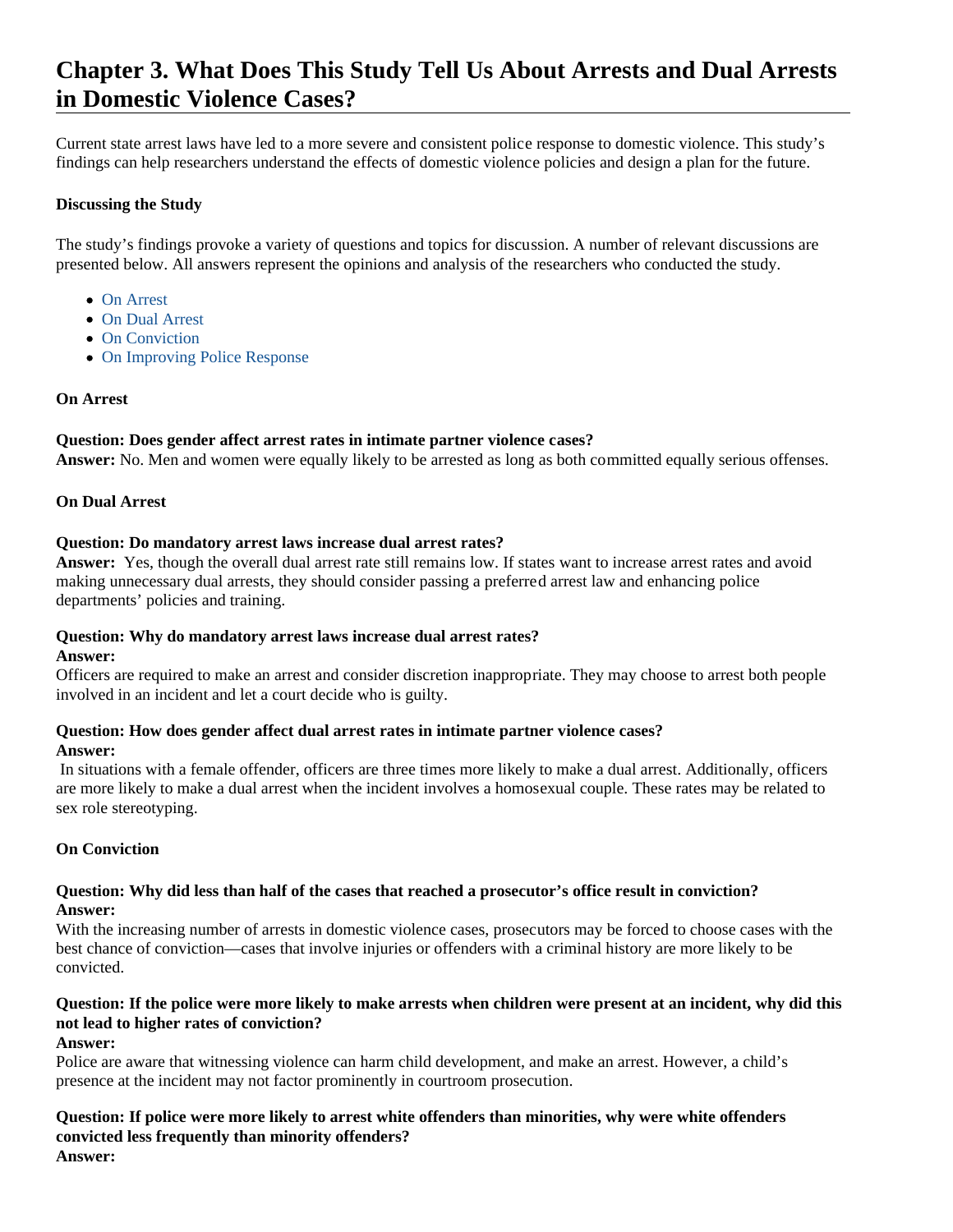Law enforcement officers may consider violence among minorities more common than violence among white populations, which may lead to fewer minority arrests. Cases involving minorities may then constitute the stronger cases for prosecution. However, other factors such as social status, type of legal presentation, victim willingness to proceed and access to diversion programs may explain why whites are convicted less frequently.

#### **On Improving Police Response**

#### **Question: How can we make it more likely that offenders who have left the scene will be arrested? Answer:**

Officers could increase arrest rates by conducting more thorough follow-up investigations to find offenders who have left the crime scene.

#### **Question: How can we lower dual arrest rates? Answer:**

 Dual arrest rates are highest in states with mandatory arrest laws and no policies that require officers to arrest only the primary offender. These policies are called primary aggressor provisions. States who wish to lower dual arrest rates may wish to institute primary aggressor laws. Police departments may wish to institute primary aggressor policies.

### **Question: How can we lower dual arrest rates in incidents involving same sex couples?**

#### **Answer:**

By training officers to better identify abuse in same sex relationships. It is important that both policies and training address potential sex role stereotyping and the significance of victimization for both genders.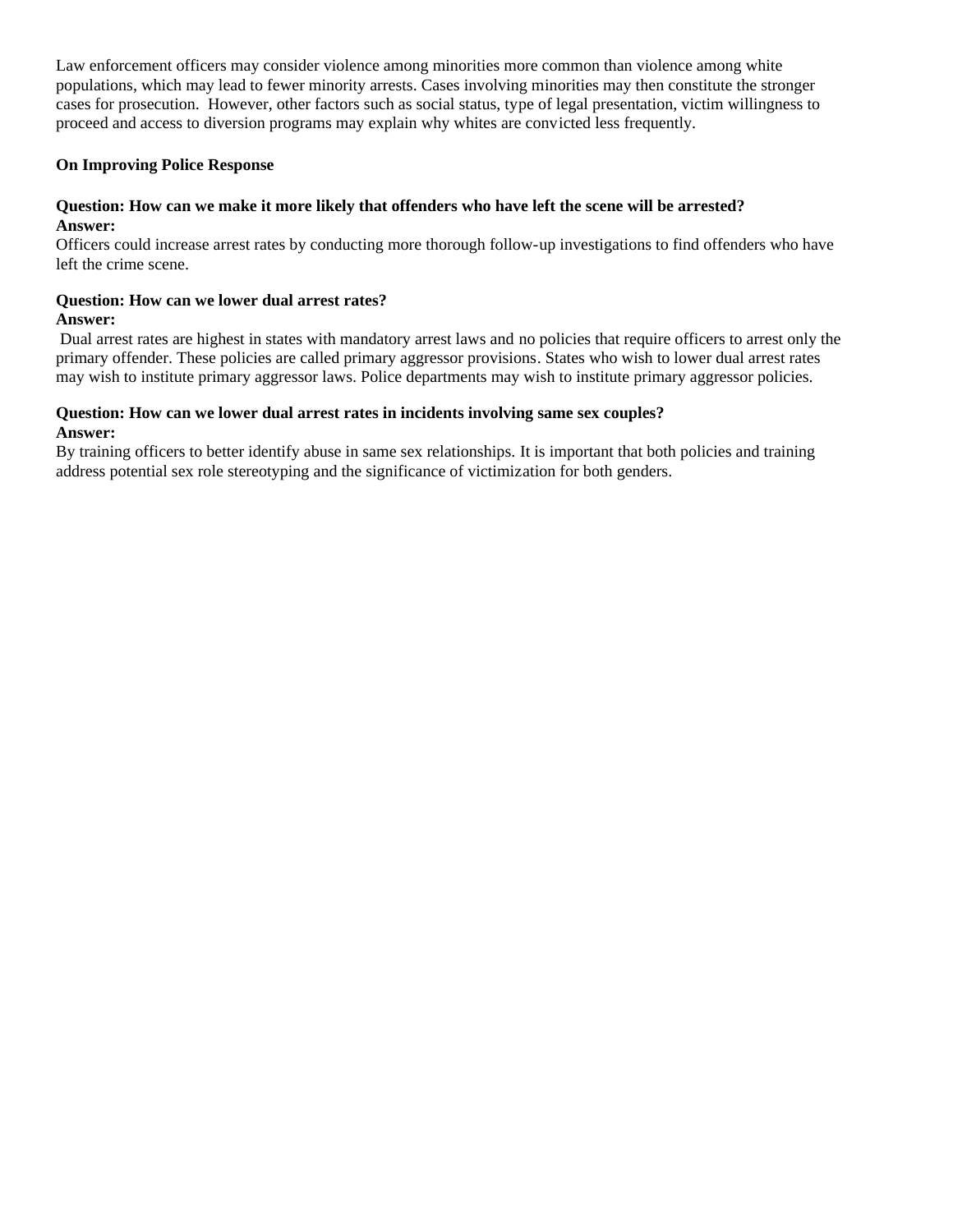

Back to the text.

### **Exhibit 2**

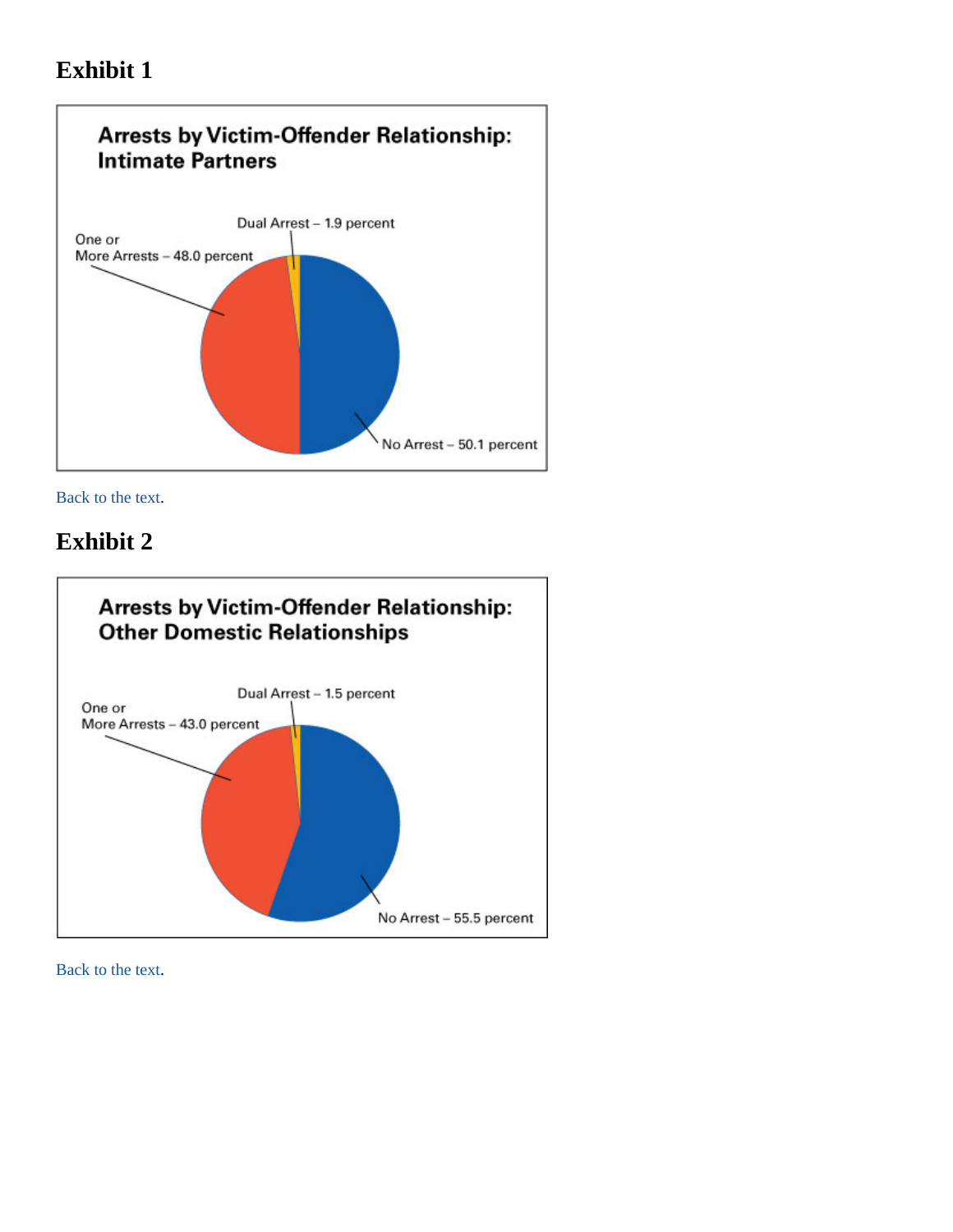

Back to the text.

### **Exhibit 4**

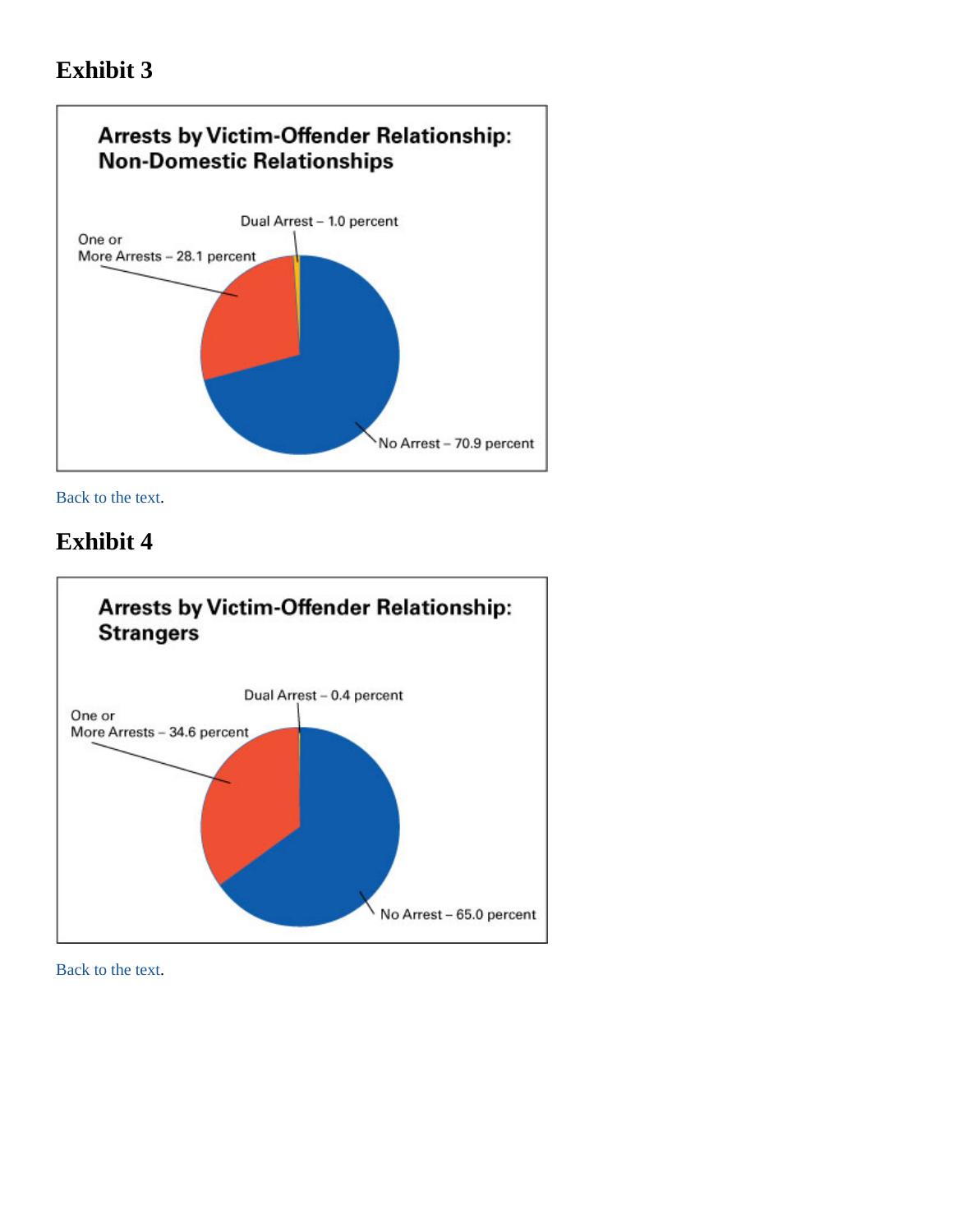

Back to the text.

# **Exhibit 6**

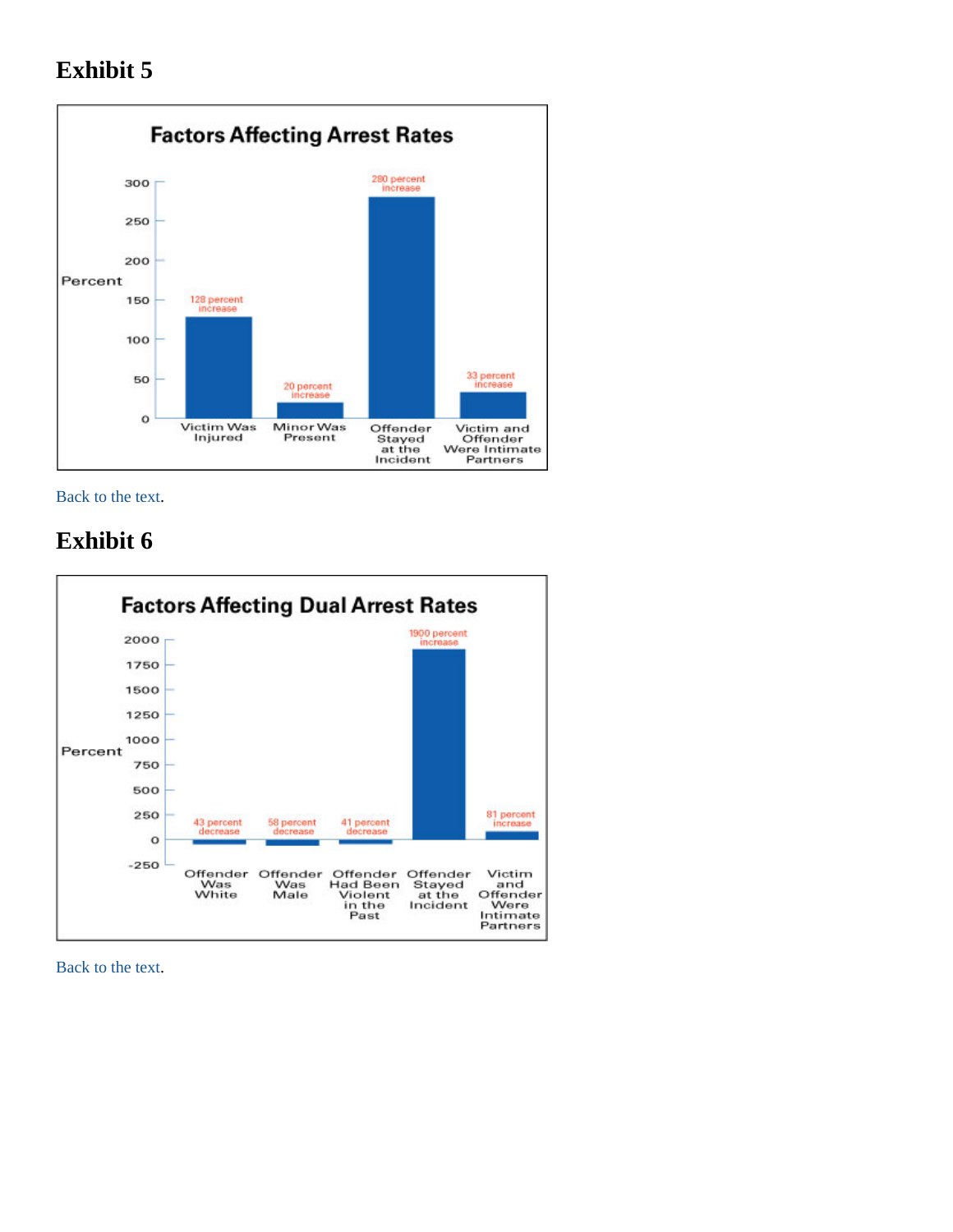

Back to the text.

## **Exhibit 8**

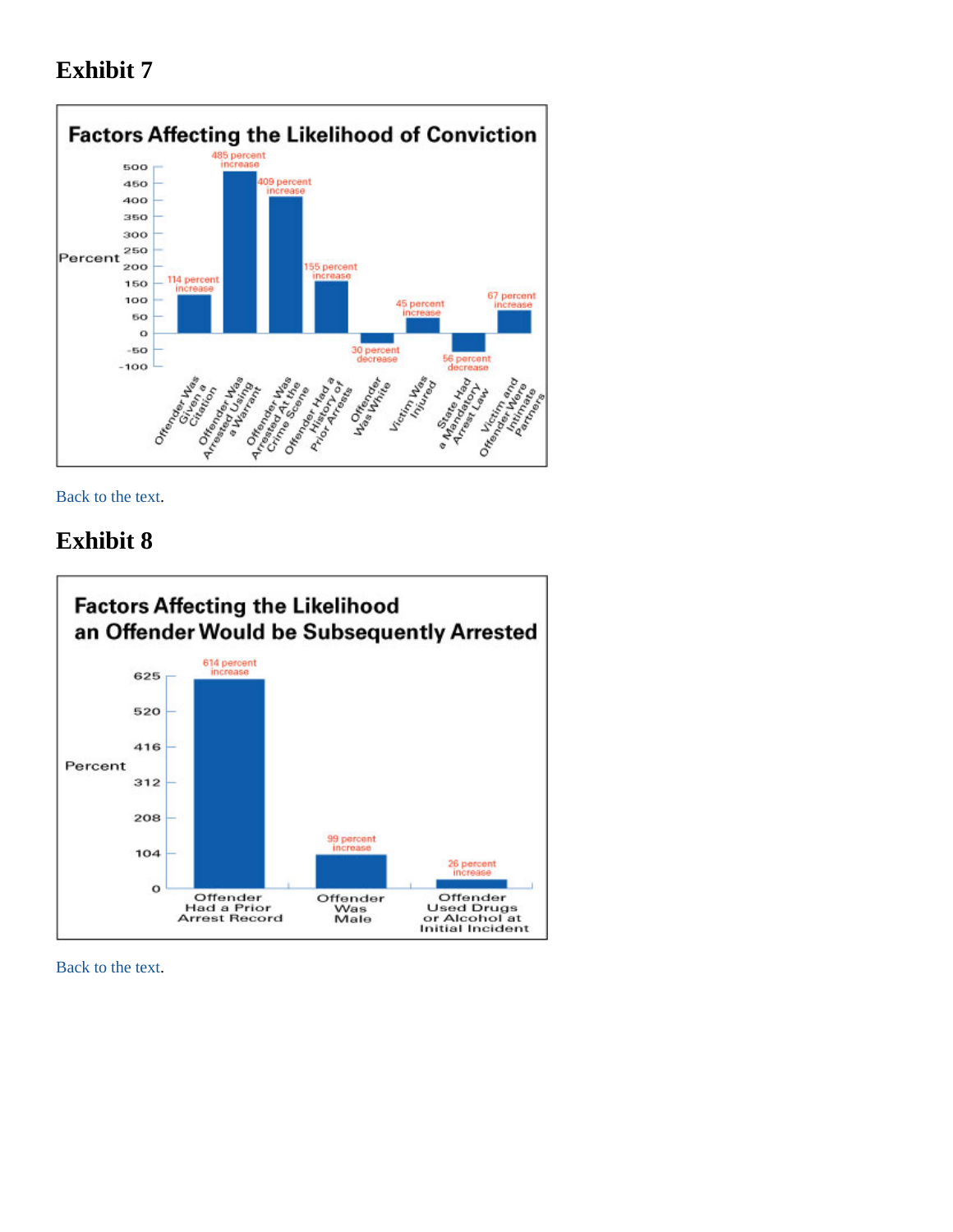|                         |                                                       |                                                                                                                                                                                                                                                                                            | <b>Coded</b>                                                                                                                                                                                                           |
|-------------------------|-------------------------------------------------------|--------------------------------------------------------------------------------------------------------------------------------------------------------------------------------------------------------------------------------------------------------------------------------------------|------------------------------------------------------------------------------------------------------------------------------------------------------------------------------------------------------------------------|
| <b>State</b>            | <b>Mandatory Arrest for Crime</b>                     | <b>Circumstances</b>                                                                                                                                                                                                                                                                       | <b>Relationships</b><br>$[1] % \centering \includegraphics[width=0.35\textwidth]{images/TrDiM-Architecture.png} \caption{The figure shows the number of parameters in the left and right.} \label{TrDiM-Architecture}$ |
| Alaska                  | Alaska Stat. § 18.65.530(a)                           | Probable cause to believe that a crime of domestic violence A,B,C,D,E,<br>was committed within past 12 hours.                                                                                                                                                                              |                                                                                                                                                                                                                        |
| Arizona                 | Ariz. Rev. Stat. Ann. §<br>$13-3601(B)$               | Domestic violence involving infliction of physical injury<br>or use/threatening use deadly weapon.                                                                                                                                                                                         | A, B, C, E                                                                                                                                                                                                             |
| Colorado                | Colo. Rev. Stat. §<br>$18-6-803.6(1)$                 | Probable cause to believe a crime of domestic violence<br>was committed.                                                                                                                                                                                                                   | A, B, C                                                                                                                                                                                                                |
| Connecticut             | Conn. Gen. Stat. § 46b-38b(a)                         | Speedy information that family violence was committed in A, B, C, E<br>jurisdiction.                                                                                                                                                                                                       |                                                                                                                                                                                                                        |
| District Of<br>Columbia | D.C. Code Ann. § 16-1031                              | Probable cause to believe that an intrafamily offense was<br>committed that resulted in physical injury including pain<br>or illness or caused or was intended to cause reasonable<br>fear of imminent serious physical injury or death.                                                   | A, B, C, D, E                                                                                                                                                                                                          |
| Iowa                    | Iowa Code § 236.12(2)                                 | Probable cause to believe that domestic abuse assault<br>committed that resulted in bodily injury, or was committed<br>with intent to inflict serious injury, or with use or display<br>of dangerous weapon.                                                                               | A, B, C, E                                                                                                                                                                                                             |
| Kansas                  | Kan. Stat. Ann. §<br>$22 - 2307(b)(1)$                | Probable cause to believe a crime has been committed.                                                                                                                                                                                                                                      | A,B,C,E                                                                                                                                                                                                                |
| Louisiana               | La. Rev. Stat. Ann. § 46:2140;<br>Ch. C. Art. 1573(1) | Reason to believe family or household member has been<br>abused and (1) probable cause exists to believe that<br>aggravated/second degree battery was committed or (2)<br>aggravated or simple assault or simple battery committed<br>and reasonable belief in impending danger to abused. | A,B,E                                                                                                                                                                                                                  |
| Maine                   | Me. Rev. Stat. Ann. tit. 19-A, §<br>4012(5)           | Probable cause to believe there has been a violation of title A, B, C, D, E<br>17-A, section 208 (aggravated assault statute) between<br>members of same family or household.                                                                                                              |                                                                                                                                                                                                                        |
| Mississippi             | Miss. Code Ann. § 99-3-7(3)                           | Probable cause to believe that within 24 hours offender<br>knowingly committed a misdemeanor act of domestic<br>violence.                                                                                                                                                                  | A, B, E                                                                                                                                                                                                                |
| Missouri                | Mo. Rev. Stat. § 455.085                              | Called to same address within 12 hours and probable cause A, B, E<br>to believe same offender has committed abuse or assault<br>against same or other family/household member.                                                                                                             |                                                                                                                                                                                                                        |
| Nevada                  | Nev. Rev. Stat. Ann. §<br>171.137(1)                  | Probable cause to believe that within 24 hours battery was<br>committed.                                                                                                                                                                                                                   | A, B, C, D, E                                                                                                                                                                                                          |
| New Jersey              | N.J. Stat. Ann. § 2C:25-21(a)                         | Probable cause to believe that domestic violence has<br>occurred and either victim shows signs of injury or<br>probable cause that a weapon was involved.                                                                                                                                  | A, B, C, D, E                                                                                                                                                                                                          |
| New York                | N.Y. Crim. Proc. Law §<br>140.10(4)(a)                | Probable cause to believe a felony has been committed<br>against a member of the same family or household or,<br>unless victim requests otherwise, a misdemeanor family<br>offense committed.                                                                                              | A, C, E                                                                                                                                                                                                                |
| Ohio                    | Ohio Rev. Code Ann. §<br>2935.032(A)(1)(a)(i)         | Reasonable cause to believe that offender committed<br>felonious assault.                                                                                                                                                                                                                  | A, B, C, E                                                                                                                                                                                                             |
| Oregon                  | Or. Rev. Stat. $\S$ 133.055(2)(a)                     | Probable cause to believe that a felonious assault or an<br>assault resulting in injury occurred or action has placed<br>another to reasonably fear imminent serious bodily injury<br>or death.                                                                                            | A, B, C, D, E                                                                                                                                                                                                          |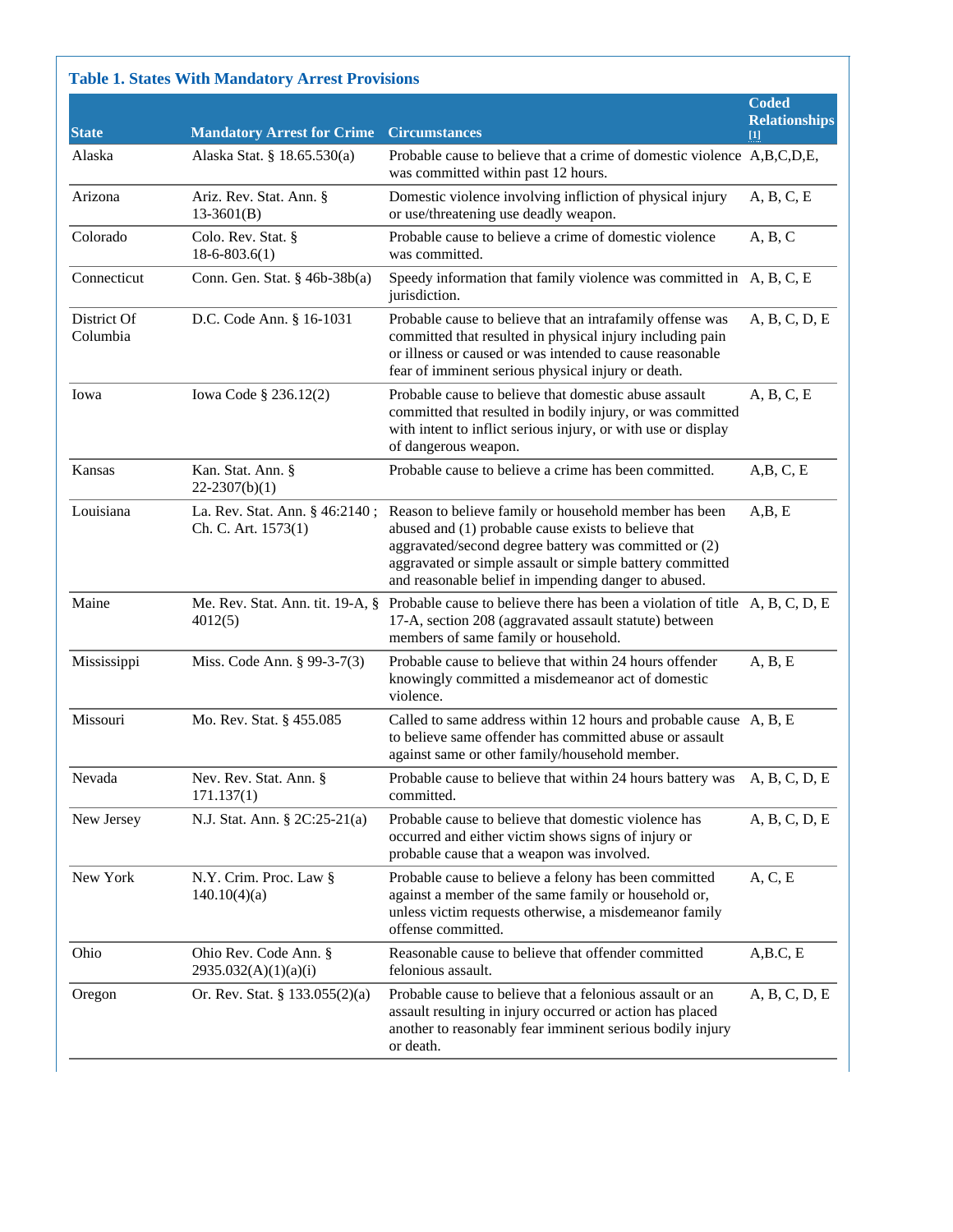| <b>State</b>                   | <b>Mandatory Arrest for Crime</b>              | <b>Circumstances</b>                                                                                                                                                                                                                                                                                                                                                                                                  | <b>Coded</b><br><b>Relationships</b><br>Ш |
|--------------------------------|------------------------------------------------|-----------------------------------------------------------------------------------------------------------------------------------------------------------------------------------------------------------------------------------------------------------------------------------------------------------------------------------------------------------------------------------------------------------------------|-------------------------------------------|
| Rhode Island                   | R.I. Gen. Laws § 12-29-3(c)(1)                 | Probable cause to believe the following: felonious assault:<br>assault resulting in injury: action was intended to cause<br>fear of imminent serious bodily injury or death.                                                                                                                                                                                                                                          | A, B, C, D, E                             |
| South Carolina                 | S.C. Code Ann. § 16-25-70(B)                   | If physical injury is present and probable cause to believe<br>person is committing or has freshly committed a<br>misdemeanor/felony assault or battery.                                                                                                                                                                                                                                                              | A, B, C, E                                |
| South Dakota                   | S.D. Codified Laws §<br>$23A-3-2.1$            | Probable cause to believe that within previous 4 hours [2],<br>there has been an aggravated assault, an assault resulting in<br>bodily injury, or an attempt by physical menace to place in<br>fear of imminent serious bodily injury.                                                                                                                                                                                | A, B, C, E                                |
| Utah                           | Utah Code Ann. §<br>$77-36-2.2(2)(a)$          | Probable cause to believe that an act of domestic violence<br>was committed and there will be continued violence or<br>evidence perpetrator has recently caused serious bodily<br>injury or used a dangerous weapon.                                                                                                                                                                                                  | A, B, C, E                                |
| Virginia                       | Va. Code Ann. § 19.2-81.3(B)                   | Probable cause to believe assault or battery on family or<br>household member.                                                                                                                                                                                                                                                                                                                                        | A, B, C, E                                |
| Washington                     | Wash. Rev. Code §<br>10.31.100(2)(c)           | Probable cause to believe a person 16 years or older within A, B, C, D, E<br>the previous 4 hours assaulted a family or household<br>member and believes (1) felonious assault occurred, or (2)<br>assault resulting in bodily injury occurred whether injury<br>is visible or not, or (3) any physical action occurred which<br>was intended to cause reasonable fear of imminent serious<br>bodily injury or death. |                                           |
| Wisconsin                      | Wis. Stat. § 968.075 (2)(a)                    | Reasonable cause to believe that offender committing or<br>has committed domestic abuse and either evidence of<br>physical injury or reasonable basis for believing continued<br>abuse is likely.                                                                                                                                                                                                                     | A, B, E                                   |
|                                | relationship, (E) related by marriage or blood | [1] Coded Relationships: (A) current/former spouse, (B) current/former cohabitant, (C) child in common, (D) Dating                                                                                                                                                                                                                                                                                                    |                                           |
| [2] Amended in 2001 to 24 hour |                                                |                                                                                                                                                                                                                                                                                                                                                                                                                       |                                           |
| Back to the text.              |                                                |                                                                                                                                                                                                                                                                                                                                                                                                                       |                                           |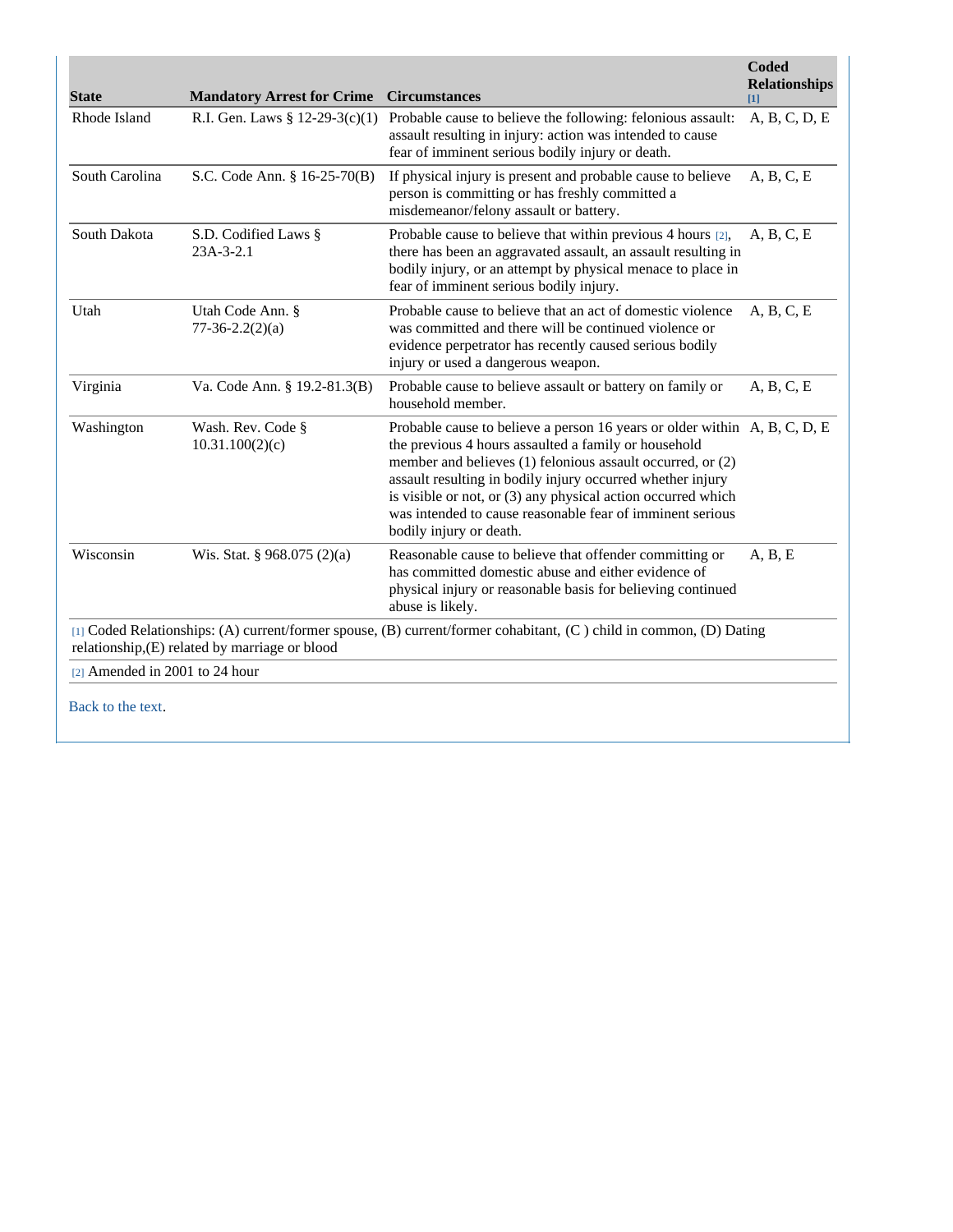| <b>State</b> | <b>Statute</b>                                                     | <b>Circumstances</b>                                                                                                                                                                                                                                                                                                                    |
|--------------|--------------------------------------------------------------------|-----------------------------------------------------------------------------------------------------------------------------------------------------------------------------------------------------------------------------------------------------------------------------------------------------------------------------------------|
| Arkansas     | Ark. Code Ann. §<br>$16 - 81 - 113$                                | Preferred action when evidence indicates that domestic abuse has occurred.                                                                                                                                                                                                                                                              |
| California   | Cal. Penal Code §<br>13701(b)                                      | The written policies shall encourage the arrest of domestic violence offenders if there is<br>probable cause that an offense has been committed.                                                                                                                                                                                        |
|              | Massachusetts Mass, Gen. Laws<br>Ann. ch. $209A \, \S \, 6$<br>(7) | Preferred response whenever the officer has witnessed or has probable cause to believe<br>that a person has committed a felony, a misdemeanor involving abuse, or an assault and<br>battery.                                                                                                                                            |
| Montana      | Mont. Code Ann. §<br>$46 - 6 - 311(2)(a)$                          | Preferred response in partner or family member assault cases involving injury to the<br>victim, use or threatened use of a weapon,  or other imminent danger to the victim.                                                                                                                                                             |
| North Dakota | N.D. Cent. Code $\S$<br>$14-07.1-10(1)$                            | If probable cause to believe that a person has committed a crime involving domestic<br>violence, whether the offense is a felony or misdemeanor, and whether or not the crime<br>was committed in the presence of the officer, then the law enforcement officer shall<br>presume that arresting the person is the appropriate response. |
| Tennessee    | Tenn. Code Ann.§<br>$36 - 3 - 619$                                 | Preferred response when probable cause to believe that a crime committed involving<br>domestic abuse within or outside presence of the office                                                                                                                                                                                           |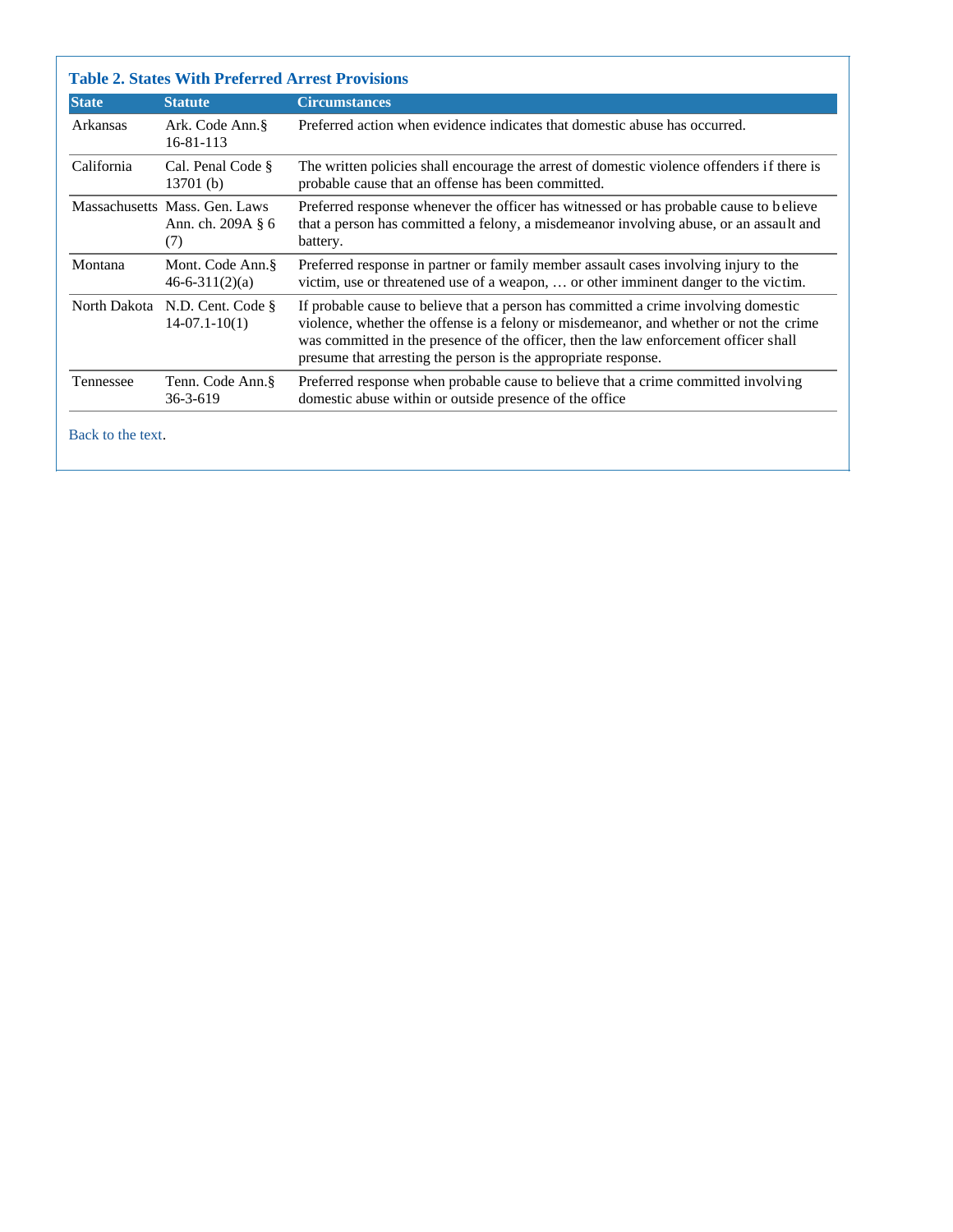| <b>State</b> | <b>Discretionary Statute Circumstances</b> |                                                                                                                                                                                                                                                                                                                                                                                                                                                                                                                                                                                  |
|--------------|--------------------------------------------|----------------------------------------------------------------------------------------------------------------------------------------------------------------------------------------------------------------------------------------------------------------------------------------------------------------------------------------------------------------------------------------------------------------------------------------------------------------------------------------------------------------------------------------------------------------------------------|
| Alabama      | Ala. Code § 15-10-3<br>(a)(8)              | An officer may arrest a person without a warrant, on any day and at anytime in any of<br>the following instances: When an offense involves domestic violence as defined by this<br>section, and the arrest is based on probable cause, regardless of whether the of fense is a<br>felony or misdemeanor.                                                                                                                                                                                                                                                                         |
| Delaware     | Del. Code Ann.<br>$tit.11$ §1904(a)(4)     | Whenever a law enforcement officer has reasonable grounds to believe a person has<br>committed a misdemeanor involving physical injury or the threat thereof or any<br>misdemeanor involving illegal sexual contact or attempted sexual contact.                                                                                                                                                                                                                                                                                                                                 |
| Florida      | Fla. Stat. ch. 741.29<br>(3)               | Whenever a law enforcement officer determines upon probable cause that an act of<br>domestic violence has been committed within the jurisdiction the officer may arrest the<br>person or persons suspected of its commission and charge such person or persons with<br>the appropriate crime. The decision to arrest and charge shall not require consent of the<br>victim or consideration of the relationship of the parties.                                                                                                                                                  |
| Georgia      | Ga. Code Ann. §<br>$17-4-20$ (a)           | An arrest for a crime may be made by a law enforcement officer either under a warrant<br>or without a warrant if the offense is committed in such officer's presence or within such<br>officer's immediate knowledge if the officer has probable cause to believe that an act of<br>family violence has been committed.                                                                                                                                                                                                                                                          |
| Hawaii       | Haw. Rev. Stat<br>§709-906(2)              | Any police officer, with or without a warrant, may arrest a person if the officer has<br>reasonable grounds to believe that the person is physically abusing, or has physically<br>abused, a family or household member and that the person arrested is guilty thereof.                                                                                                                                                                                                                                                                                                          |
| Idaho        | Idaho Code §19-603<br>(6)                  | A peace officer may make an arrest when upon immediate response to a report of a<br>commission of a crime there is probable cause to believe that the person arrested has<br>committed a violation of section 18-902 (assault), 18-903 (battery), 18-918 (domestic<br>assault or battery).                                                                                                                                                                                                                                                                                       |
| Illinois     | 725 Ill. Comp. Stat.<br>$5/112A-30$        | Whenever a law enforcement officer has reason to believe that a person has been abused<br>by a family or household member, the officer shall immediately use all reasonable<br>means to prevent further abuse, including arresting the abusing party, where<br>appropriate.                                                                                                                                                                                                                                                                                                      |
| Indiana      | Ind. Code Ann. §<br>35-33-1-1 $(a)(5)(C)$  | A law enforcement officer may arrest a person when the officer has probable cause to<br>believe the person has committed a domestic battery under IC 35-42-2-1.3.                                                                                                                                                                                                                                                                                                                                                                                                                |
| Kentucky     | Ky. Rev. Stat. Ann. §<br>431.005(2)(a)     | Any peace officer may arrest a person without a warrant when he has probable cau se to<br>believe that the person has intentionally or wantonly caused physical injury to a family<br>member or member of an unmarried couple.                                                                                                                                                                                                                                                                                                                                                   |
| Maryland     | Md. Code Ann. §<br>$2 - 204$               | A police officer without a warrant may arrest a person if (s)he has probable cause to<br>believe that:(i) the person battered the person's spouse or another person with whom the<br>person resides; (ii) there is evidence of physical injury; and, (iii) unless the person is<br>arrested immediately, the person: 1 may not be apprehended; 2 may cause physical<br>injury or property damage to another; or 3. may tamper with, dispose of, or destroy<br>evidence; and a report to the police was made within 48 hours of the alleged incident.                             |
| Michigan     | Mich. Comp. Laws §<br>764.15a              | A peace officer may arrest an individual regardless of whether (s) he has a warrant or<br>whether the violation was committed in presence of the peace officer, has or receives<br>positive information that another peace officer has reasonable cause to believe both of<br>the following: (a) The violation occurred or is occurring. (b) The individual has had a<br>child in common with the victim, resides or has resided in the same household as the<br>victim, has or has had a dating relationship with the victim, or is a spouse or former<br>spouse of the victim. |